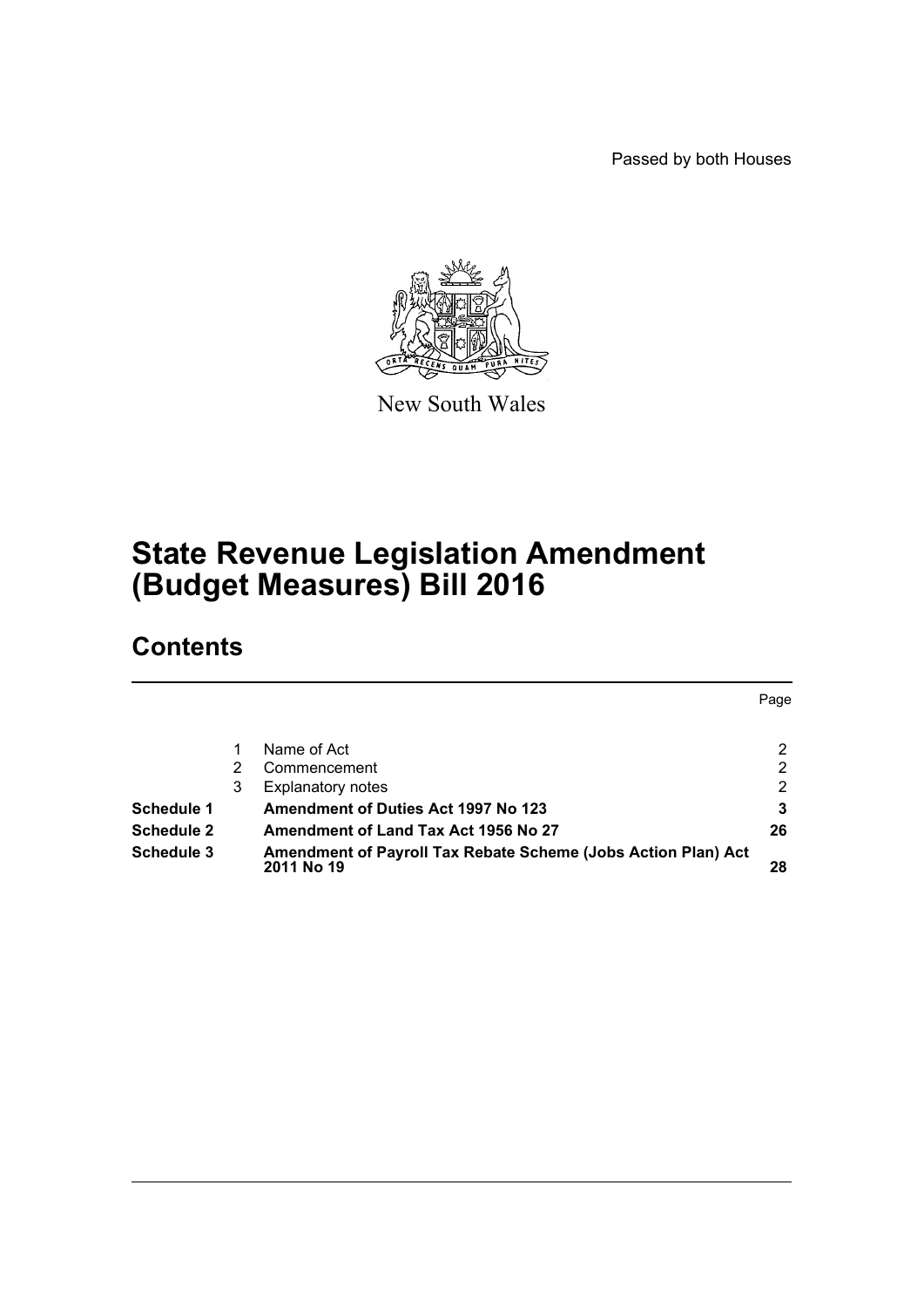*I certify that this public bill, which originated in the Legislative Assembly, has finally passed the Legislative Council and the Legislative Assembly of New South Wales.*

> *Clerk of the Legislative Assembly. Legislative Assembly, Sydney,* , 2016



New South Wales

# **State Revenue Legislation Amendment (Budget Measures) Bill 2016**

Act No , 2016

An Act to amend State revenue legislation to implement certain revenue-related measures in the 2016–17 State budget.

*I have examined this bill and find it to correspond in all respects with the bill as finally passed by both Houses.*

*Assistant Speaker of the Legislative Assembly.*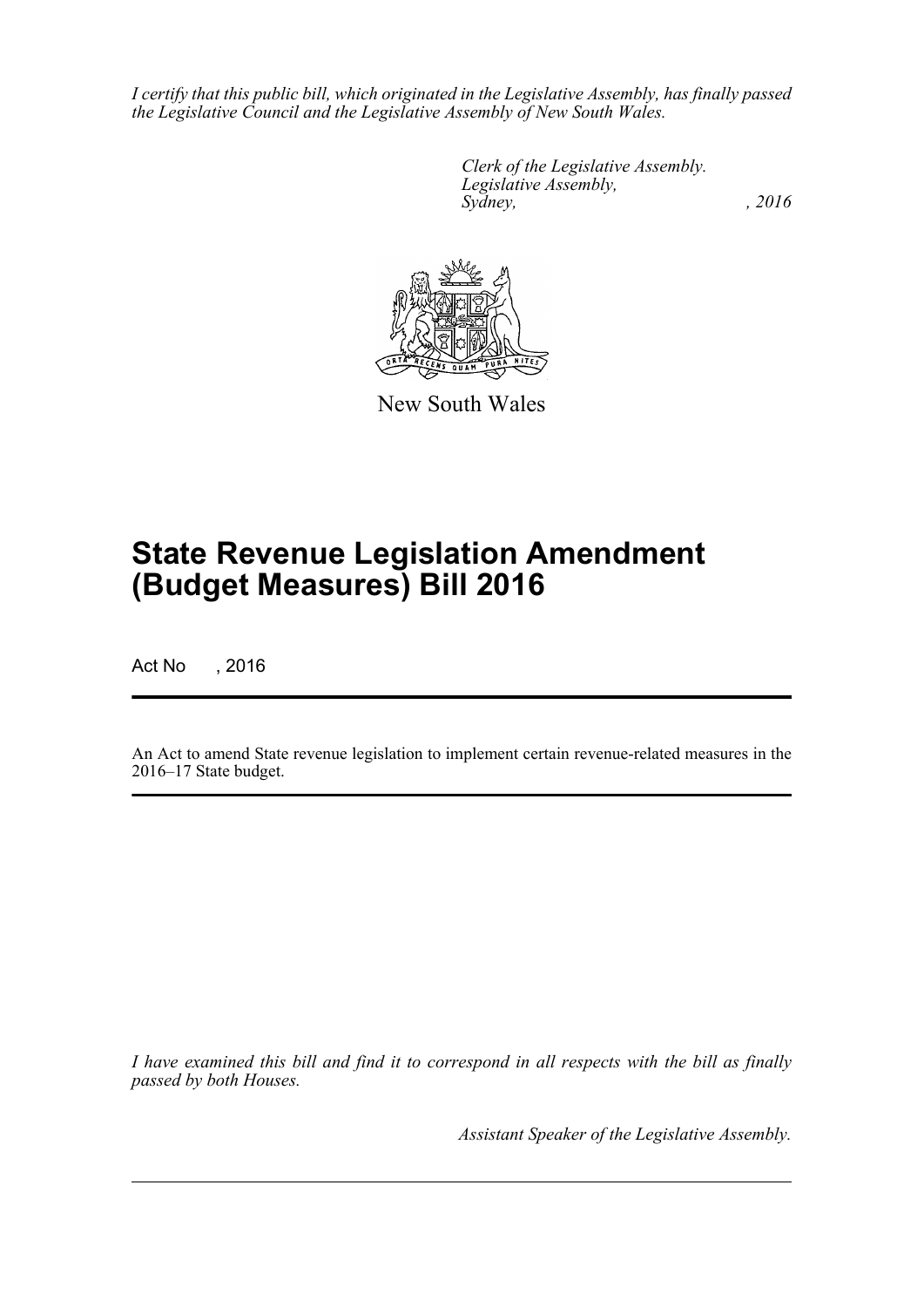State Revenue Legislation Amendment (Budget Measures) Bill 2016 [NSW]

#### <span id="page-2-0"></span>**The Legislature of New South Wales enacts:**

#### **1 Name of Act**

This Act is the *State Revenue Legislation Amendment (Budget Measures) Act 2016*.

#### <span id="page-2-1"></span>**2 Commencement**

- (1) Schedule 1 is taken to have commenced on 21 June 2016.
- (2) This Act (except Schedule 1) commences on the date of assent to this Act.

#### <span id="page-2-2"></span>**3 Explanatory notes**

The matter appearing under the heading "Explanatory note" in any of the Schedules does not form part of this Act.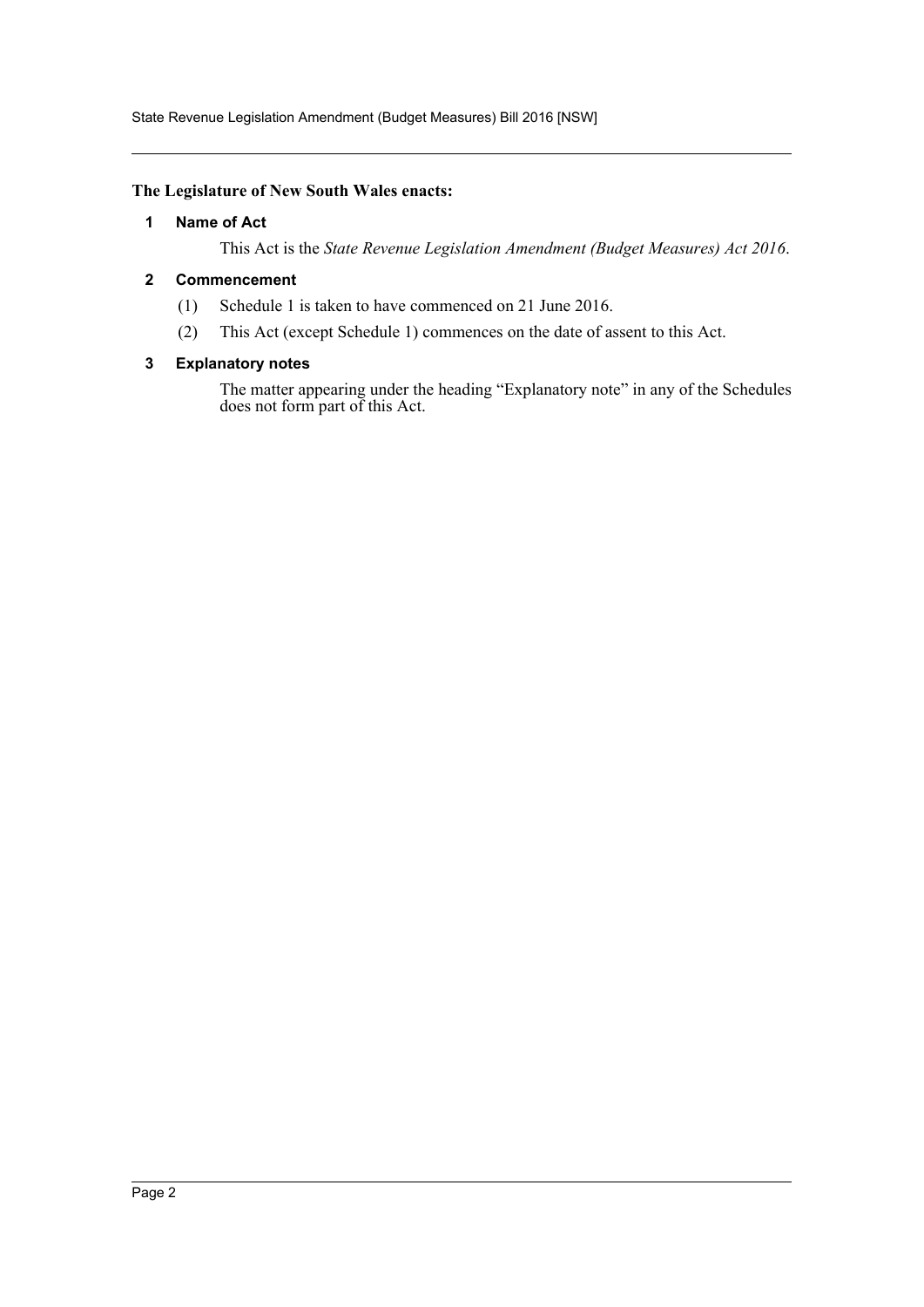# <span id="page-3-0"></span>**Schedule 1 Amendment of Duties Act 1997 No 123**

**[1] Section 15 Necessity for written instrument or written statement** Insert "or Chapter 2A" after "this Chapter" in section 15 (1).

### **[2] Section 15 (4)**

Insert "under this Chapter or Chapter 2A" after "pay duty".

**[3] Section 16 Lodging written instrument or written statement with Chief Commissioner** Insert "under this Chapter or Chapter 2A" after "duty" in section 16 (1).

### **[4] Section 16 (1) (a)**

Omit "section 18 (1)". Insert instead "sections 18 (1) and 104X (1)".

### **[5] Section 16A**

Insert after section 16:

### **16A Lodging purchaser's declaration with Chief Commissioner**

A transferee who is liable to pay duty in respect of a dutiable transaction under this Chapter or Chapter 2A must lodge a declaration in the approved form with the written instrument or written statement lodged under section 16 (1).

#### **[6] Sections 18 (4)–(6), 25 (4), 29 (3), 53 (1) (a) (ii), 62B (1) (b), 64AA (b) (i) and 68 (4) (a), (4AA) (a) and (4A) (a)**

Insert "under this Chapter" after "ad valorem duty" wherever occurring.

### **[7] Section 18 (6A) (a)**

Insert "under this Chapter" after "duty".

### **[8] Section 30 Partitions**

Omit "and 18" from section 30 (2). Insert instead ", 18 and 104X".

### **[9] Sections 32A (3) (c) and 104A (1) (c)**

Omit "confers an entitlement" wherever occurring.

Insert instead "entitles the holder of the land use entitlement".

### **[10] Section 49A Purchases "off the plan"**

Insert after section 49A (3):

(3A) This section does not apply in relation to an off the plan purchase agreement if any purchaser or transferee under the agreement is a foreign person (within the meaning of Chapter 2A).

### **[11] Section 51 Transfers arising from mortgages of land under Real Property Act 1900**

Insert after section 51 (2):

(3) In this section:

*ad valorem duty* means ad valorem duty under this Chapter.

### **[12] Section 57 Property passing to beneficiaries**

Omit "this Act" from section 57 (2) (a) (i). Insert instead "this Chapter".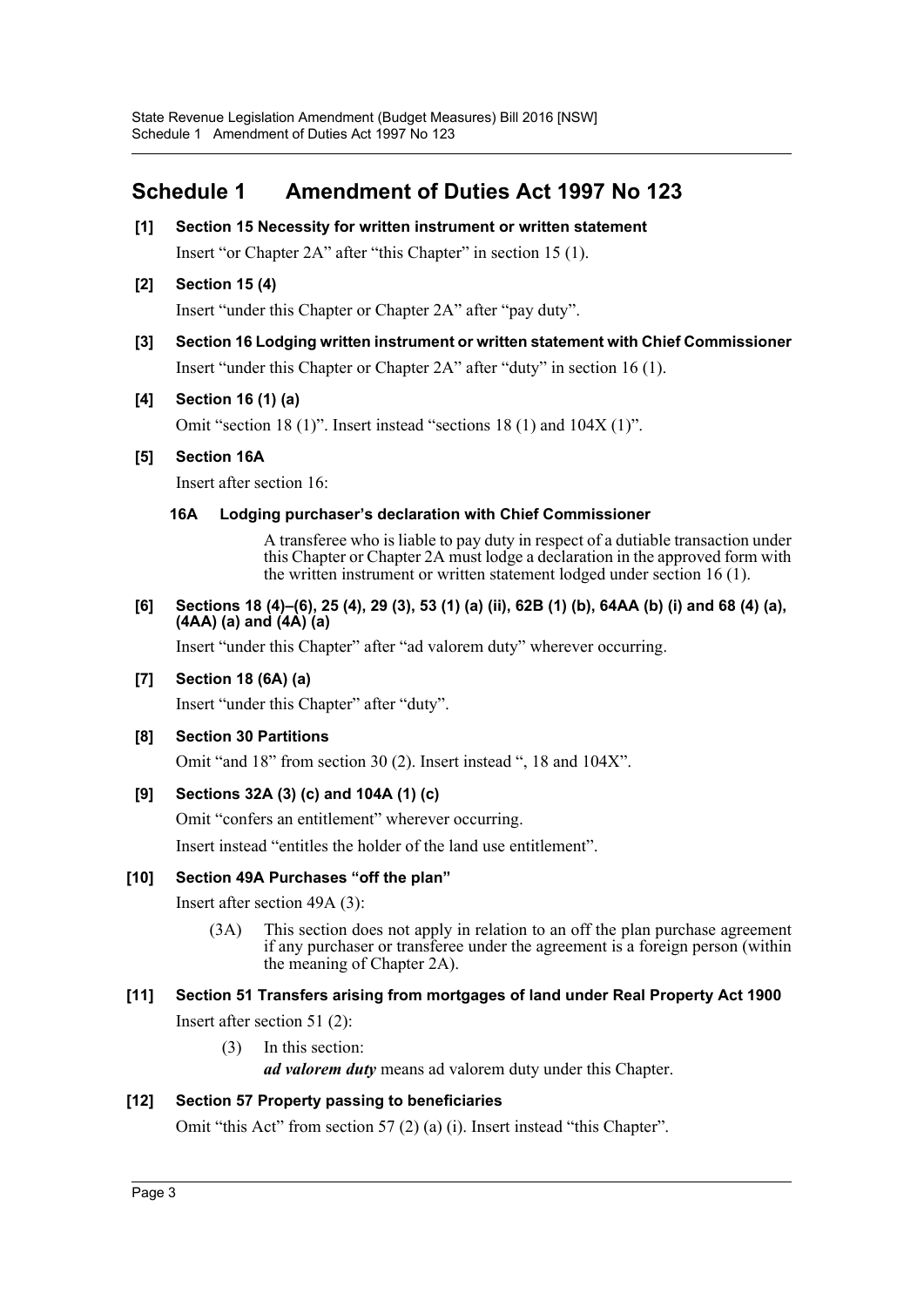#### **[13] Section 64 (c) (i)**

Insert "under this Chapter or Chapter 3" after "ad valorem duty".

#### **[14] Chapter 2A**

Insert after Chapter 2:

## **Chapter 2A Duty charged on certain residential land transactions involving foreign persons**

### **Part 1 Preliminary**

#### **104G Introduction and overview**

- (1) This Chapter charges duty on certain dutiable transactions in respect of residential land that are, or are taken to be, transfers to foreign persons.
- (2) The duty charged by this Chapter is additional to any duty charged by Chapter 2.
- (3) The duty charged by this Chapter is referred to as *surcharge purchaser duty*.

#### **104H Application of Chapter 2**

Except as provided by this Chapter or Chapter 2, Chapter 2 does not apply in relation to duty charged by this Chapter.

**Note.** See, for example, sections 15, 16 and 16A.

#### **104I Definitions**

In this Chapter:

*dwelling* means a house, or a room or a suite of rooms (whether or not forming part of a building or a detached building), that is:

- (a) occupied or used as a separate dwelling, or
- (b) so constructed, designed or adapted as to be capable of being occupied or used as a separate dwelling.

#### *partnership interest*—see section 104K.

*residential land* means any of the following and does not include any land used for primary production:

- (a) a parcel of land on which there are one or more dwellings, or a parcel of land on which there is a building or buildings under construction that, when completed, will constitute one or more dwellings,
- (b) a strata lot, if it is lawfully occupied as a separate dwelling, or suitable for lawful occupation as a separate dwelling,
- (c) a utility lot (within the meaning of the *Strata Schemes Management Act 2015*), if its use is restricted to the owner or occupier of a strata lot referred to in paragraph (b),
- (d) a land use entitlement, if it entitles the holder of the land use entitlement to occupy a building, or part of a building, as a separate dwelling,
- (e) a parcel of vacant land (including any land that the Chief Commissioner is satisfied is substantially vacant) that is zoned or otherwise designated for use under an environmental planning instrument (within the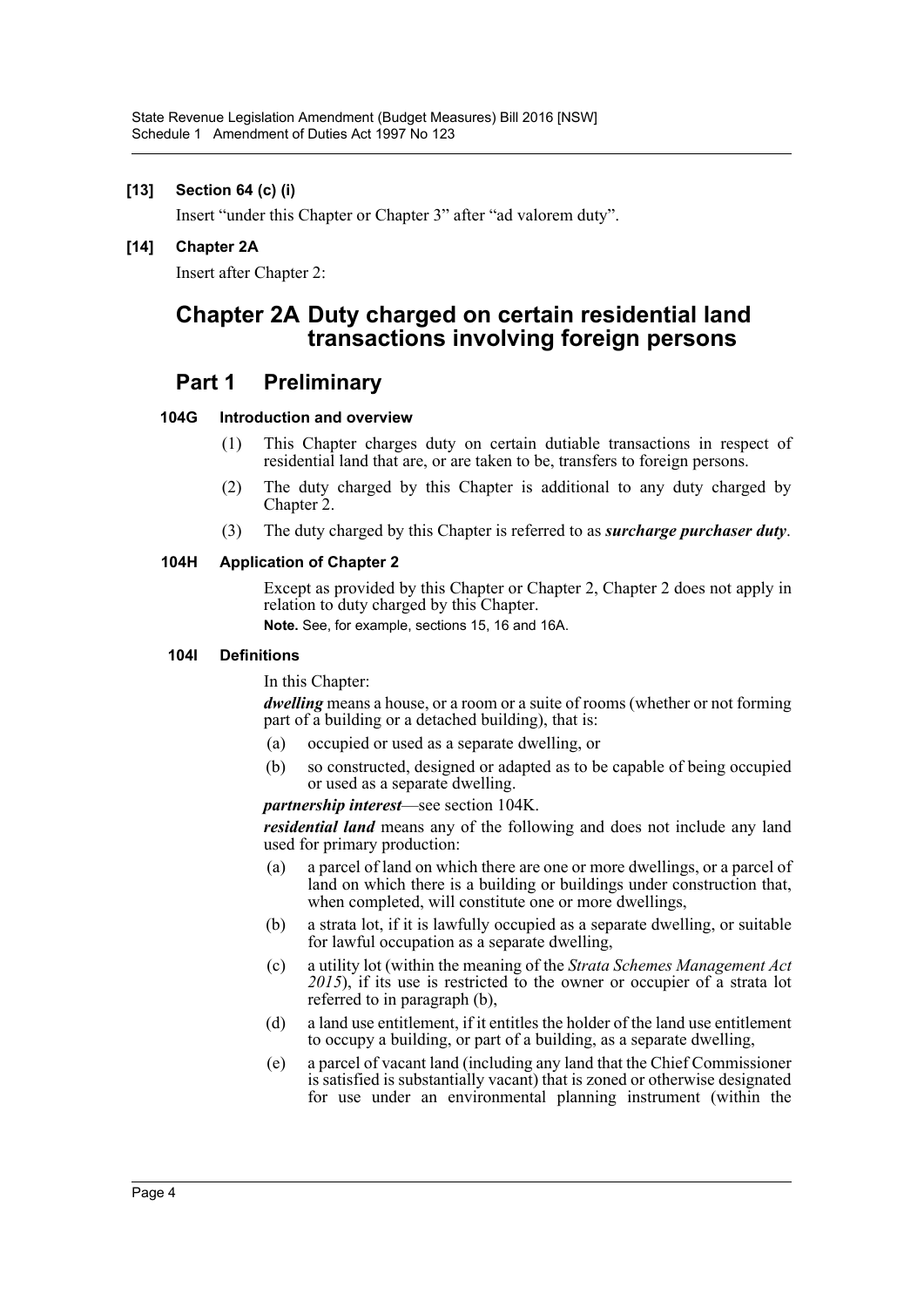meaning of the *Environmental Planning and Assessment Act 1979*) for residential purposes or principally for residential purposes. **Note.** *Land used for primary production* is defined in the Dictionary.

*residential-related property*—see section 104K.

#### **104J Meanings of "foreign person" and "foreign trustee"**

(1) In this Chapter:

*foreign person* means a person who is a foreign person within the meaning of the *Foreign Acquisitions and Takeovers Act 1975* of the Commonwealth, as modified by this section.

*foreign trustee* means a person who is a foreign person because of the person's capacity as the trustee of a trust.

- (2) The definition of *foreign person* in the *Foreign Acquisitions and Takeovers Act 1975* of the Commonwealth is modified as follows:
	- (a) an Australian citizen is taken to be ordinarily resident in Australia, whether or not the person is ordinarily resident in Australia under that definition,
	- (b) a New Zealand citizen who holds a special category visa, within the meaning of section 32 of the *Migration Act 1958* of the Commonwealth, at any particular time is taken at that time to be an individual whose continued presence in Australia is not subject to any limitation as to time imposed by law.

**Note.** Section 5 of the *Foreign Acquisitions and Takeovers Act 1975* of the Commonwealth provides that an individual who is not an Australian citizen is ordinarily resident in Australia at a particular time (and is therefore not a foreign person) if and only if:

- (a) the individual has actually been in Australia during 200 or more days in the period of 12 months immediately preceding that time, and
- (b) at that time:
	- (i) the individual is in Australia and the individual's continued presence in Australia is not subject to any limitation as to time imposed by law, or
	- (ii) the individual is not in Australia but, immediately before the individual's most recent departure from Australia, the individual's continued presence in Australia was not subject to any limitation as to time imposed by law.
- (3) For the purposes of charging surcharge purchaser duty on a surcharge duty transaction, a person is taken to be a foreign person if the person is a foreign person when a liability for duty charged by Chapter 2 on the transaction arises (or would arise but for section 53A or a concession or exemption from duty under that Chapter).

**Note.** See section 12.

#### **104K Meaning of "residential-related property"** (cf section 11)

*Residential-related property* is any of the following dutiable property:

- (a) residential land in New South Wales,
- (b) an option to purchase residential land in New South Wales,
- (c) an interest in any residential-related property referred to in paragraph (a) or (b), except to the extent that:
	- (i) it arises as a consequence of the ownership of a unit in a unit trust scheme and is not a land use entitlement, or
	- (ii) it is, or is attributable to, an option over residential-related property, or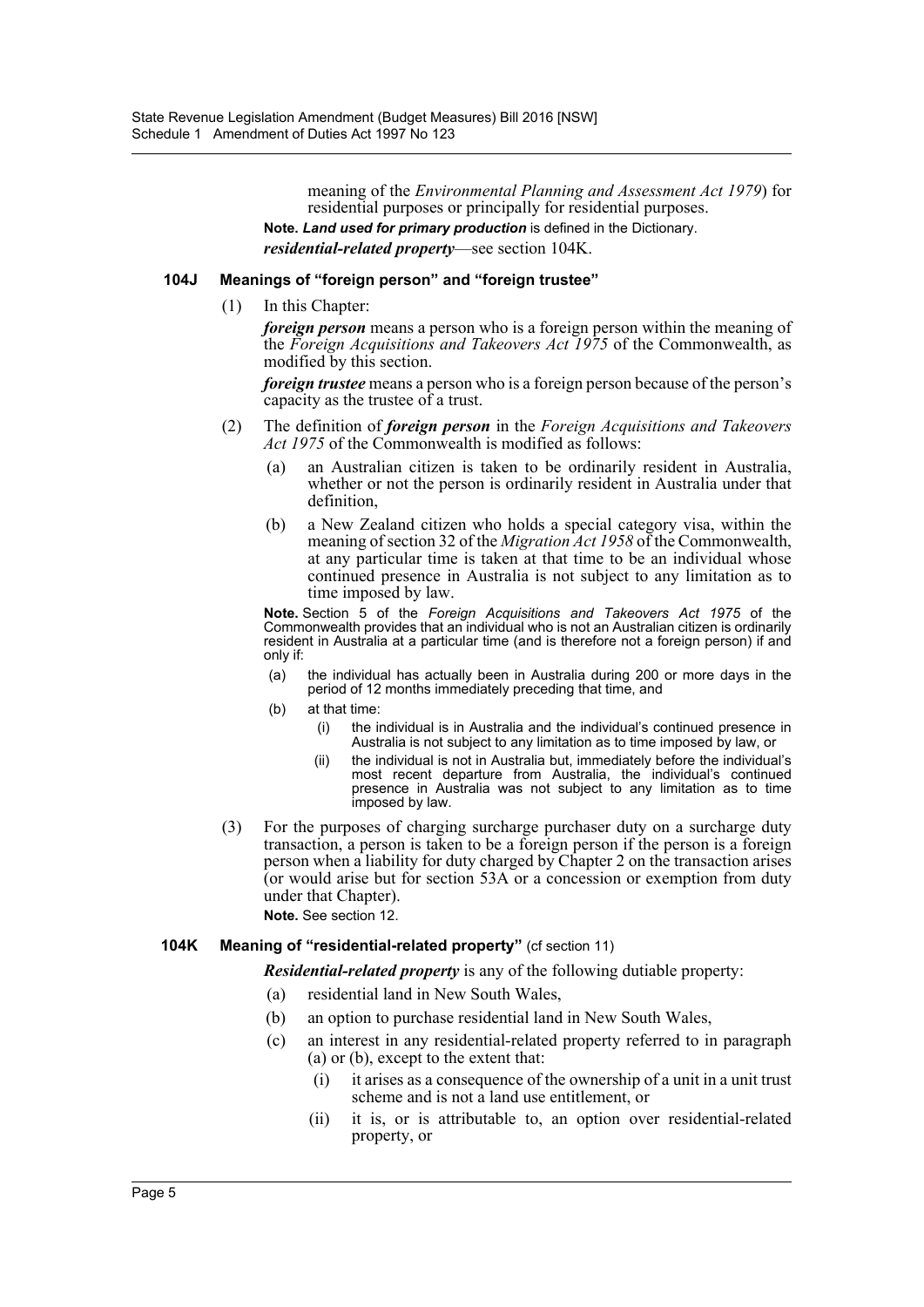- (iii) it is a marketable security,
- (d) a *partnership interest* (being an interest in a partnership that has partnership property that is residential-related property elsewhere referred to in this section).

#### **104L Transactions on which surcharge purchaser duty is charged** (cf section 8)

- (1) Surcharge purchaser duty is chargeable on the following dutiable transactions:
	- (a) a transfer of residential-related property to a foreign person,
	- (b) the following transactions:
		- (i) an agreement for the sale or transfer of residential-related property to a foreign person,
		- (ii) a declaration of trust over residential-related property by a person who, because of the declaration, is a foreign trustee in respect of the trust,
		- (iii) a surrender of an interest in residential land in New South Wales to a foreign person,
		- (iv) a foreclosure of a mortgage over residential-related property by a mortgagee who is a foreign person,
		- (v) a vesting of residential-related property in a foreign person by or as a consequence of an order of a court of this or another jurisdiction, whether inside or outside Australia,
		- (vi) the enlargement of a term in residential land into a fee simple under section 134 of the *Conveyancing Act 1919* where the person who acquires the estate in fee simple (or, if there is more than one such person, at least one of those persons) is a foreign person,
		- (vii) a vesting of residential land in New South Wales in a foreign person by, or expressly authorised by, statute law of this or another jurisdiction, whether inside or outside Australia,
		- (viii) a lease of residential land to a foreign person, being a lease in respect of which a premium is paid or agreed to be paid.
- (2) Such a transfer or transaction is a *surcharge duty transaction* for the purposes of this Act.

**Note.** The above listed transfers and transactions are all also dutiable transactions under Chapter 2. Generally speaking, a transferee (including a person taken to be a transferee under sections 9 and 104N) who is a foreign person is liable to pay duty on those transactions under Chapter 2 and under this Chapter.

- (3) A reference in subsection (1) (b) (ii) to a person who, because of a declaration of trust, is a foreign trustee in respect of the trust includes a reference to a person who would be a foreign trustee in respect of the trust if any identified property to be vested in the person were actually vested in the person when the declaration is made.
- (4) In this Chapter:

*declaration of trust* and *premium* have the same meanings as in Chapter 2. **Note.** See section 8 for definitions of the above expressions.

*lease* or *lease of residential land* means a lease of residential land in New South Wales or an agreement for a lease of residential land in New South Wales.

*transfer* includes an assignment and an exchange.

**Note.** See also sections 104N and 104O in relation to transactions treated as transfers.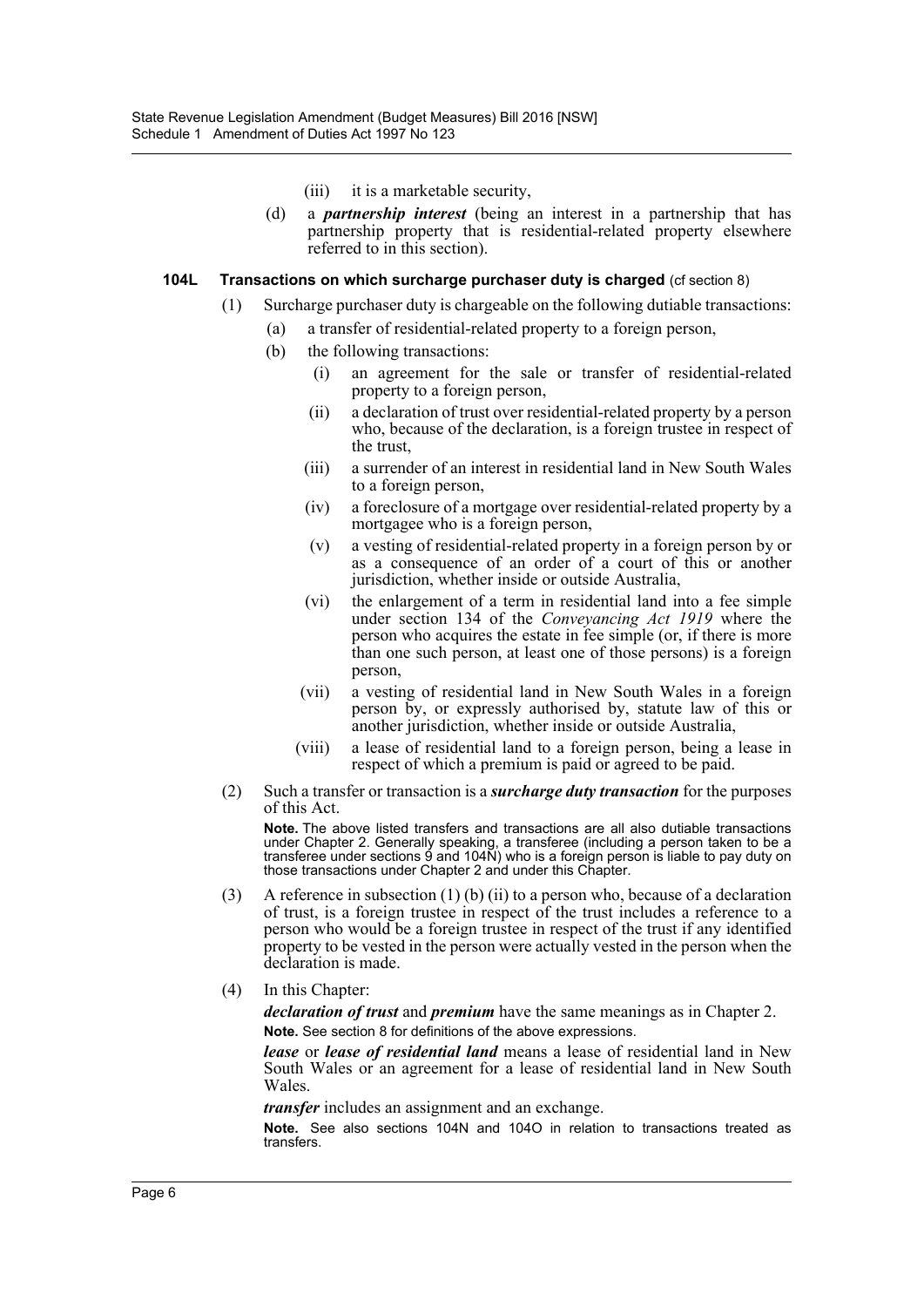#### **104M Vesting of land in New South Wales by statute law**

- (1) Section 8A is to be applied, for the purposes of this Chapter, in determining whether or not residential land is vested in New South Wales under statute law and in identifying a person in whom residential land is so vested.
- (2) For those purposes, a reference in section 8A to section 8 (1) (b) (vii) is taken to include a reference to section 104L (1) (b) (vii).

#### **104N Imposition of surcharge purchaser duty on transactions that are not transfers**  (cf section 9)

- (1) The duty charged by this Chapter on a surcharge duty transaction referred to in section  $10\overline{4}L(1)$  (b) is to be charged as if each such surcharge duty transaction were a transfer of residential-related property.
- (2) Accordingly, for the purpose of charging duty under this Chapter, in relation to a surcharge duty transaction specified in Column 1 of the following Table:
	- (a) the property specified opposite the surcharge duty transaction in Column 2 is taken to be the property transferred (and a reference in this Act to property transferred includes a reference to such property), and
	- (b) the person specified opposite the surcharge duty transaction in Column 3 is taken to be the transferee of the residential-related property (and a reference in this Act to a transferee includes a reference to such a person), and
	- (c) the transfer of the residential-related property is taken to have occurred at the time specified opposite the surcharge duty transaction in Column 4 (and a reference in this Act to the time at which a transfer occurs includes a reference to such a time).

| Column 1                          | Column <sub>2</sub>                                        | Column 3                                                                                                                    | Column 4                                 |
|-----------------------------------|------------------------------------------------------------|-----------------------------------------------------------------------------------------------------------------------------|------------------------------------------|
| Surcharge duty<br>transaction     | <b>Property</b><br>transferred                             | <b>Transferee</b>                                                                                                           | When transfer<br>occurs                  |
| agreement for sale<br>or transfer | the property agreed<br>to be sold or<br>transferred        | any foreign person<br>who is a purchaser<br>or transferee                                                                   | when the<br>agreement is<br>entered into |
| declaration of trust              | the property vested<br>or to be vested in<br>the declarant | any person<br>declaring the trust<br>who, because of the<br>declaration, is a<br>foreign trustee in<br>respect of the trust | when the<br>declaration is made          |
| surrender                         | the surrendered<br>property                                | any foreign person<br>to whom the<br>property is<br>surrendered                                                             | when the surrender<br>takes place        |
| foreclosure                       | the mortgaged<br>property                                  | any foreign person<br>who is a mortgagee                                                                                    | when the<br>foreclosure order is<br>made |
| vesting by court<br>order         | the vested property                                        | any foreign person<br>in whom the<br>property is vested                                                                     | when the order is<br>made                |

#### **Table**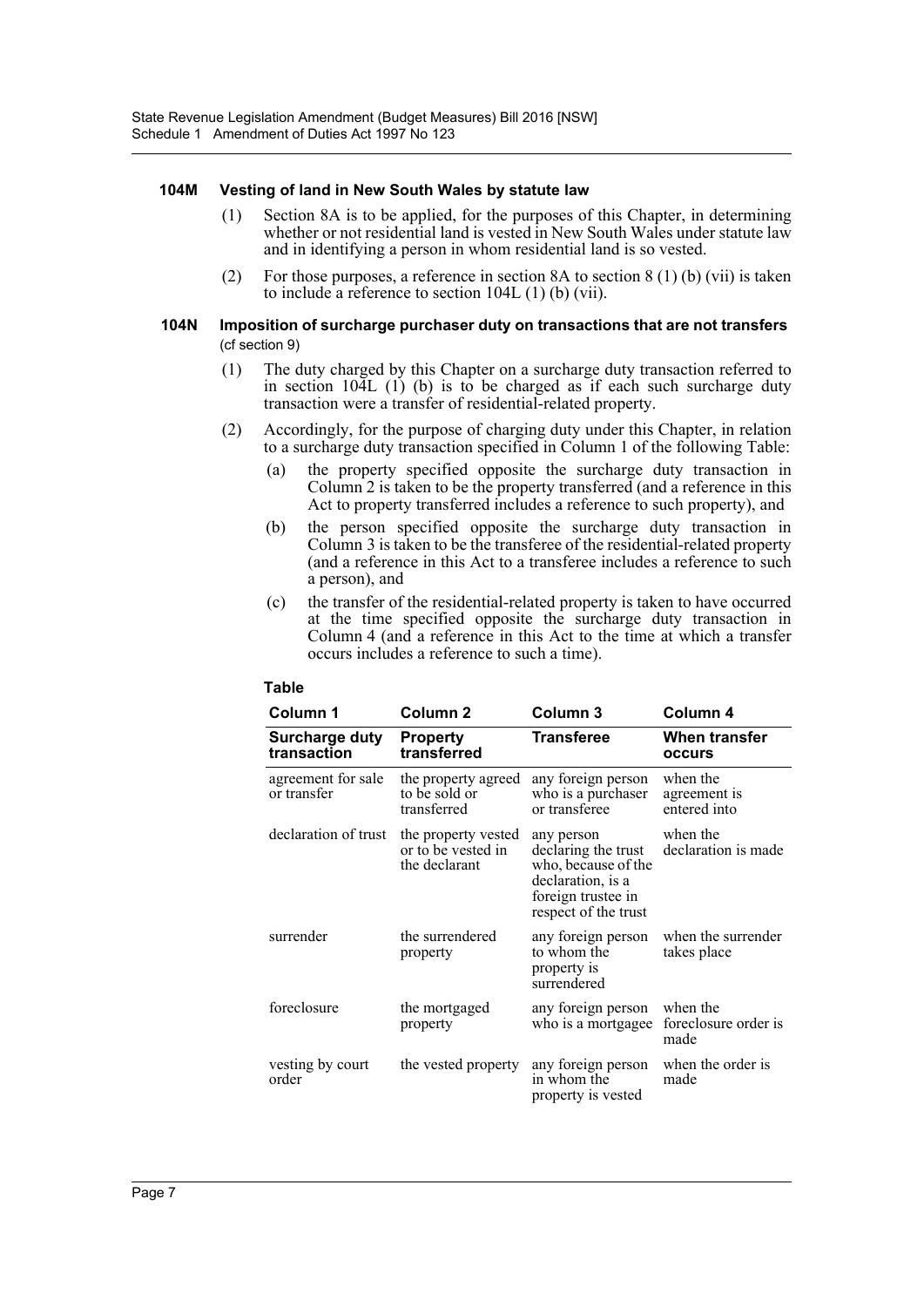| Column 1                                              | Column 2                              | Column 3                                                       | Column 4                                  |
|-------------------------------------------------------|---------------------------------------|----------------------------------------------------------------|-------------------------------------------|
| <b>Surcharge duty</b><br>transaction                  | <b>Property</b><br>transferred        | <b>Transferee</b>                                              | When transfer<br>occurs                   |
| enlargement of a<br>term in land into a<br>fee simple | the estate in fee<br>simple           | any foreign person<br>who acquires the<br>estate in fee simple | when the term is<br>enlarged              |
| vesting by statute<br>law                             | the vested land in<br>New South Wales | any foreign person<br>in whom the land is<br>vested            | when the vesting by<br>statute law occurs |
| lease                                                 | the leased property                   | any foreign person<br>who is the lessee                        | when the lease is<br>entered into         |

**Note.** See also section 104O and Part 2 of Chapter 3 for other transactions that are deemed to be transfers of residential-related property under this Chapter.

#### **104O Other transactions taken to be transfers**

- (1) Sections 9A–9C apply, subject to this section and to any other necessary modifications, for the purpose of charging surcharge purchaser duty under this Chapter.
- (2) For that purpose:
	- (a) a change in partnership arrangements that is of a kind referred to in section 9A is taken to be a transfer of a partnership interest (within the meaning of this Chapter) if the partnership has partnership property that is residential-related property, and
	- (b) a transaction of a kind referred to in section 9B in respect of an option to purchase residential land in New South Wales is taken to be a transfer of an option to purchase residential land, and
	- (c) a transaction of a kind referred to in section 9C that is a novation of an agreement for the lease of residential land in New South Wales is taken to be a transfer of residential-related property as if:
		- (i) the lessee's interest in the agreement were residential-related property, and
		- (ii) the novation of the agreement were a transfer of that residential-related property.
- (3) Surcharge purchaser duty is chargeable on any such transfer if any of the persons taken to be transferees by section 9A, 9B or 9C (as the case may be) are foreign persons.
- (4) To avoid doubt:
	- (a) this section does not affect liability for surcharge purchaser duty on a transfer of a partnership interest that occurs otherwise than because of a change in partnership arrangements, and
	- (b) a reference in this Act to a transfer of residential-related property includes a reference to a transaction taken to be a transfer by this section, and
	- (c) a reference in this Act to a surcharge duty transaction includes a reference to a transaction chargeable with surcharge purchaser duty under this section, and
	- (d) a reference in this Act to residential-related property includes, in relation to a transfer that is taken to occur under subsection (2) (c), a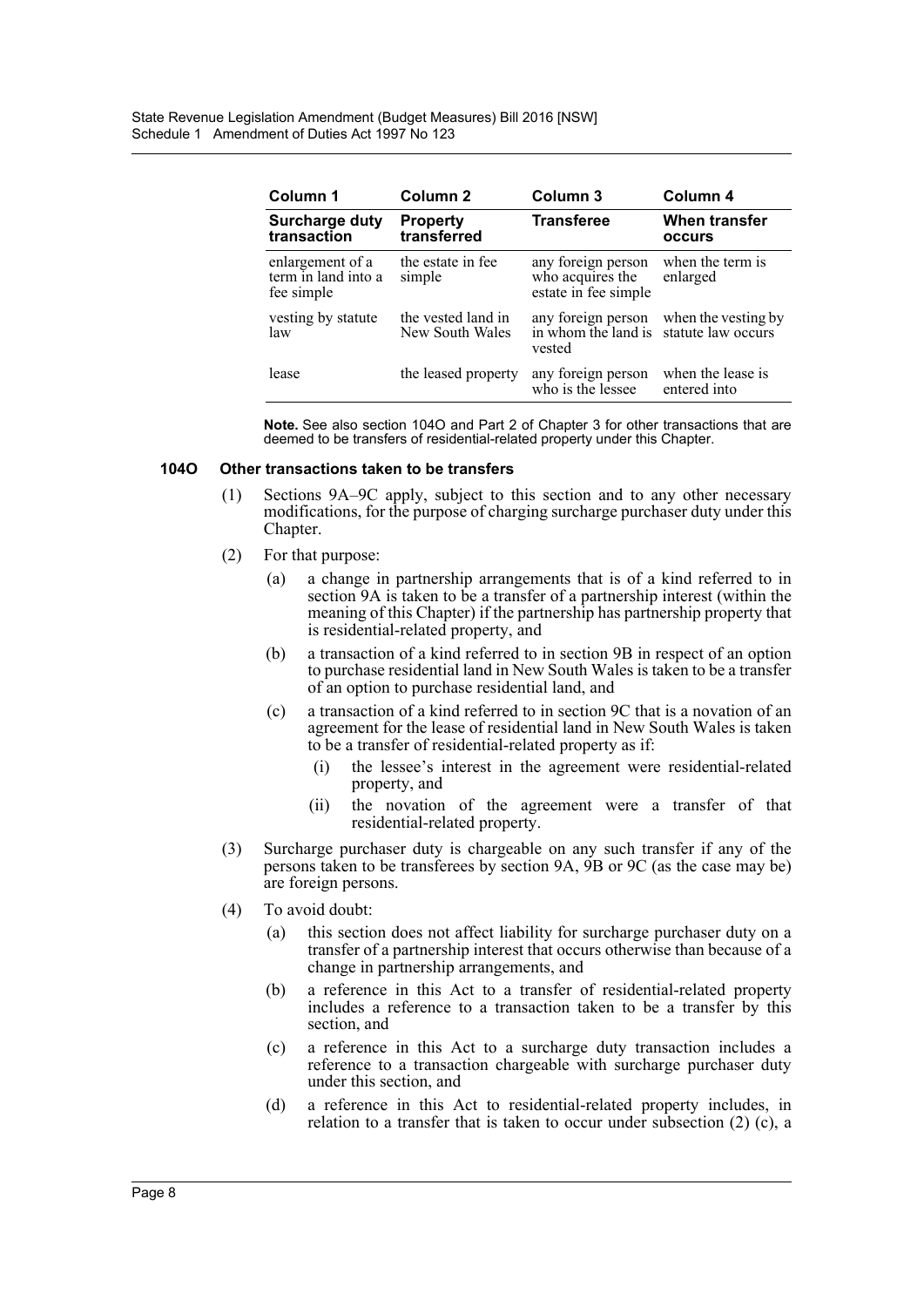reference to a lessee's interest in an agreement for the lease of residential land in New South Wales.

#### **104P What form must a surcharge duty transaction take?**

To avoid doubt, section 10 extends to dutiable transactions that are surcharge duty transactions.

#### **104Q When does a liability for duty arise?**

- (1) Section 12 applies in respect of surcharge purchaser duty in the same way as it applies in respect of duty charged by Chapter 2.
- (2) For that purpose, references in section 12 are to be read as follows:
	- (a) a reference to duty charged by Chapter 2 is to be read as a reference to surcharge purchaser duty,
	- (b) a reference to dutiable property is to be read as a reference to residential-related property,
	- (c) a reference to a dutiable transaction is to be read as a reference to a surcharge duty transaction.

#### **104R Who is liable to pay surcharge purchaser duty?** (cf section 13)

- (1) The person liable to pay surcharge purchaser duty is the transferee.
- (2) Only transferees who are foreign persons are liable to pay surcharge purchaser duty.

#### **104S Liability for surcharge purchaser duty on certain trust-related transactions**

- (1) This section applies to a surcharge duty transaction that is:
	- (a) a transfer, or an agreement for the sale or transfer, of residential-related property where the transferee is acquiring the residential-related property in a trustee capacity, or
	- (b) a declaration of trust over residential-related property by a person who, because of the declaration, is a foreign trustee in respect of the trust.
- (2) The transferee is only liable to pay surcharge purchaser duty on any such surcharge duty transaction if the transferee is a foreign trustee in respect of the trust.
- (3) In applying the provisions of this Chapter to a surcharge duty transaction referred to in subsection  $(1)$   $(a)$ , the transferee is not to be treated as a foreign person unless the transferee is a foreign trustee. **Note.** For example, a trustee who is not a foreign trustee will not be liable for surcharge purchaser duty, even if the trustee is otherwise a foreign person.

#### **104T Property purchased by apparent purchaser**

- (1) This section applies to a transfer, or an agreement for the sale or transfer, of residential-related property if the Chief Commissioner is satisfied that the transferee is an apparent purchaser and that the money for the purchase has been or will be provided by the real purchaser.
- (2) In applying the provisions of this Chapter in relation to a transfer or agreement to which this section applies:
	- (a) the apparent purchaser is taken to be acquiring the residential-related property in a trustee capacity, and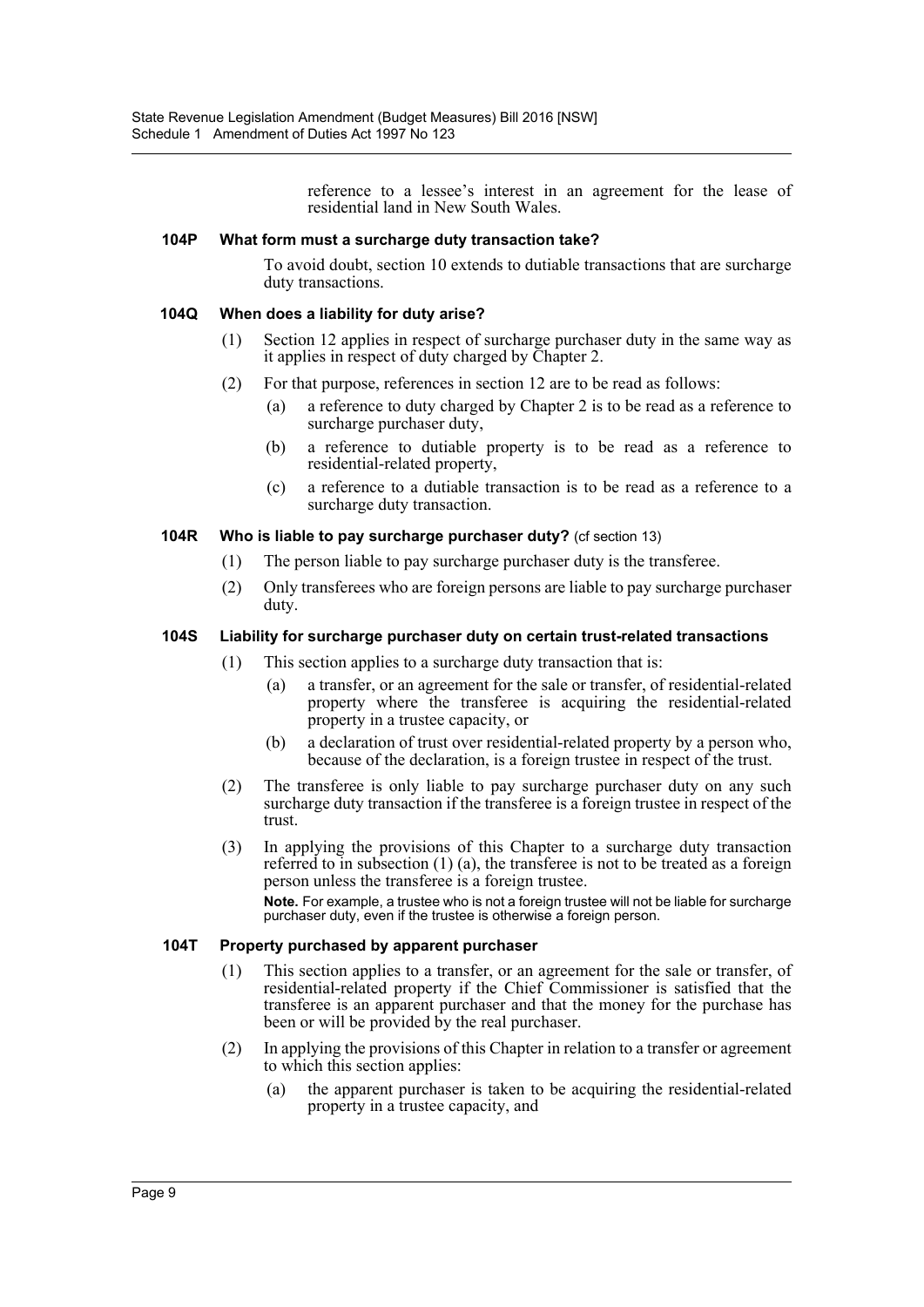- (b) if any of the real purchasers are foreign persons, the apparent purchaser is taken to be a foreign trustee in respect of the trust.
- (3) Accordingly, section 104S (3) applies in relation to the apparent purchaser.
- (4) For the purposes of this section, money provided by a person other than the real purchaser is taken to have been provided by the real purchaser if the Chief Commissioner is satisfied that the money was provided as a loan and has been or will be repaid by the real purchaser.
- (5) This section applies whether or not there has been a change in the legal description of the residential-related property between the purchase of the property by the apparent purchaser and the transfer to the real purchaser. **Note.** For example, if the residential-related property is land, this section continues to apply if there is a change in the legal description of the residential-related property as a consequence of the subdivision of the land.

#### **104U Charging of duty at relevant rate** (cf section 19 and Part 3 of Chapter 2)

- (1) Except as otherwise provided by this section, surcharge purchaser duty is to be charged on the dutiable value of the residential-related property subject to the surcharge duty transaction at a rate of 4% of the dutiable value of the residential-related property.
- (2) If any of the transferees are not foreign persons, surcharge purchaser duty is to be charged only on the proportion of the dutiable value of the residential-related property that is the same as the proportion of the share or shares in that property transferred to foreign persons.
- (3) If the surcharge duty transaction consists of a partition and any of the transferees are not foreign persons, surcharge purchaser duty is to be charged only on the proportion of the dutiable value of the partition that is the same as the proportion of the share or shares in the residential land transferred, or agreed to be transferred, to foreign persons.
- (4) In this section:

*partition* has the same meaning as in section 30.

#### **104V The liability of joint tenants**

- (1) Section 14 applies in respect of surcharge purchaser duty in the same way as it applies in respect of duty charged by Chapter 2.
- (2) For that purpose, a reference in section 14 to duty charged by Chapter 2 is to be read as a reference to surcharge purchaser duty.

#### **104W When must surcharge purchaser duty be paid?** (cf section 17)

A tax default does not occur for the purposes of the *Taxation Administration Act 1996* if surcharge purchaser duty is paid within 3 months after the liability to pay the duty arises.

#### **104X** No double surcharge purchaser duty (cf section 18)

(1) If a surcharge duty transaction is effected by more than one instrument, one instrument is to be stamped with the surcharge purchaser duty payable on the surcharge duty transaction and each other instrument is not chargeable with surcharge purchaser duty.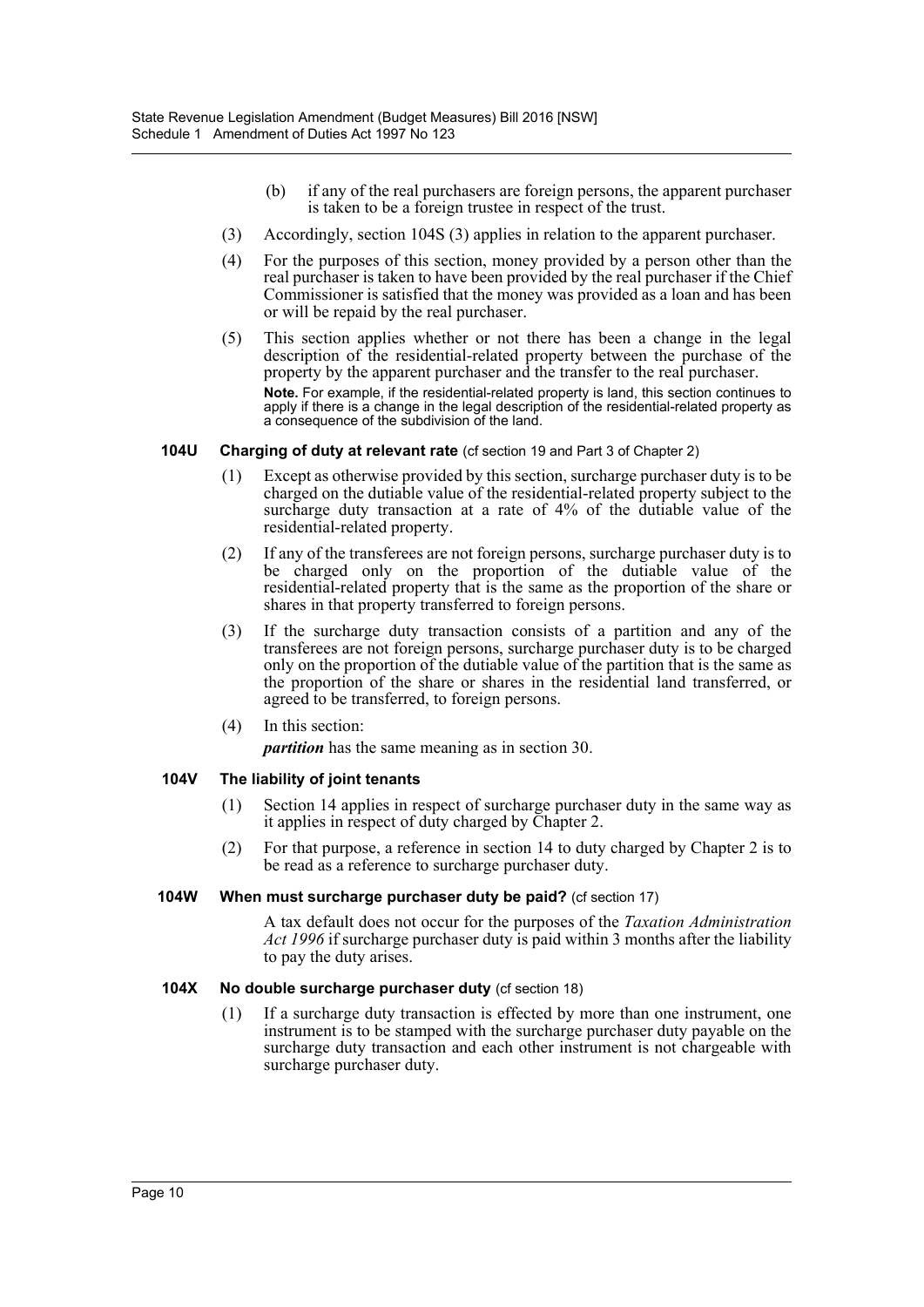- (2) Surcharge purchaser duty is not chargeable on a transfer of residential-related property made in conformity with an agreement for the sale or transfer of the residential-related property if:
	- (a) surcharge purchaser duty has been paid on the agreement, and
	- (b) no surcharge purchaser duty is chargeable under section 104Y on the transfer.
- (3) Surcharge purchaser duty is not chargeable on a transfer of residential-related property that is not made in conformity with an agreement for the sale or transfer of the residential-related property if:
	- (a) surcharge purchaser duty has been paid on the agreement, and
	- (b) no surcharge purchaser duty is chargeable under section 104Y on the transfer, and
	- (c) the transfer would be in conformity with the agreement if the transferee was the purchaser under the agreement, and
	- (d) the transfer occurs at the same time as, or proximately with, the completion or settlement of the agreement, and
	- (e) at the time the agreement was entered into, and at the completion or settlement of the agreement:
		- (i) the purchaser under the agreement and the transferee under the transfer are related persons, except as provided by subparagraph (ii), or
		- (ii) if the purchaser purchased as a trustee, the transferee and the beneficiary are related persons.
- (4) Surcharge purchaser duty is not chargeable on a transfer to a trustee of residential-related property subject to a declaration of trust if surcharge purchaser duty has been paid on the declaration of trust in respect of the same residential-related property.
- (5) Surcharge purchaser duty is not chargeable on a transfer of residential-related property as a consequence of a foreclosure order if surcharge purchaser duty has been paid on the foreclosure.
- (6) Surcharge purchaser duty is not chargeable on a declaration of trust that declares the same trusts as those upon and subject to which the same residential-related property was transferred to the person declaring the trust if surcharge purchaser duty has been paid on the transfer.
- (7) Surcharge purchaser duty is not chargeable on a declaration of trust if the Chief Commissioner is satisfied that:
	- (a) the declaration of trust supersedes another declaration of trust in respect of which surcharge purchaser duty has been paid and declares the same trusts as were declared under the superseded declaration of trust, and
	- (b) the beneficiary under the declaration of trust is the same as under the superseded declaration of trust, and
	- (c) the residential-related property subject to the declaration of trust:
		- (i) is wholly or substantially the same as the property that was the subject of the superseded declaration of trust at the time of the declaration of the superseded declaration of trust, or
		- (ii) represents the proceeds of re-investment of property that was the subject of the superseded declaration of trust at the time of the declaration of the superseded declaration of trust, or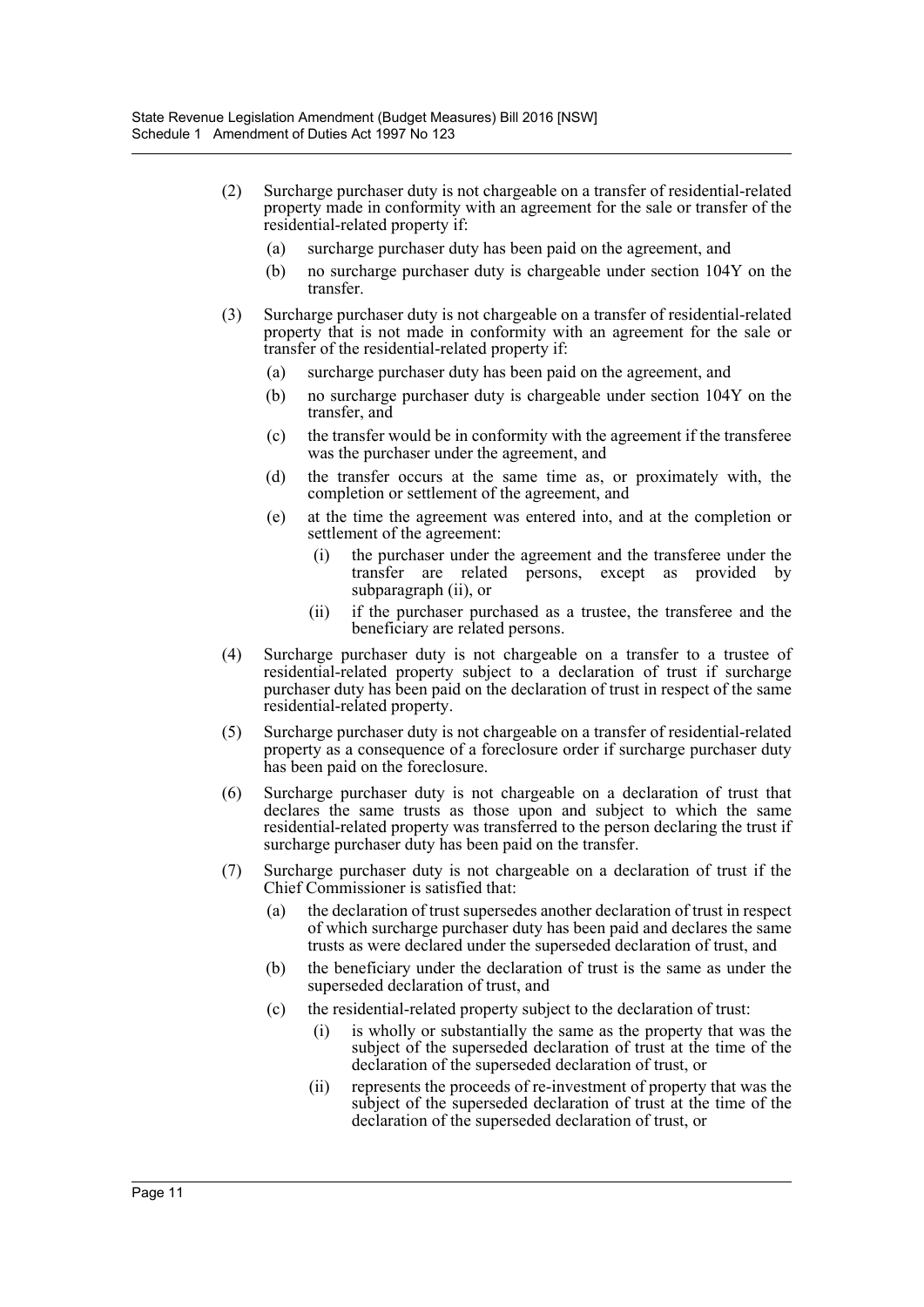- (iii) is property to which both subparagraphs (i) and (ii) apply.
- (8) Despite subsection (1), if a single surcharge duty transaction is effected by more than one electronic registry instrument, it is sufficient that one of those instruments is duly stamped with the duty chargeable on the surcharge duty transaction.

**Note.** See section 290.

#### **104Y Change in proportion of share transferred to foreign persons**

- (1) If the share or shares in the residential-related property agreed to be sold or transferred to foreign persons are less than the share or shares actually transferred to foreign persons, surcharge purchaser duty is to be charged on the additional proportion of the share or shares transferred to foreign persons.
- (2) If the share or shares in the residential-related property agreed to be sold or transferred to foreign persons exceed the share or shares actually transferred to foreign persons under the transfer and surcharge purchaser duty was paid on the agreement:
	- (a) surcharge purchaser duty is not chargeable on the transfer, and
	- (b) the Chief Commissioner is to reassess the agreement, by calculating the surcharge purchaser duty chargeable in proportion to the share or shares in the residential-related property actually transferred to foreign persons, and refund any excess surcharge purchaser duty paid.

Note. Section 104ZF provides for a full refund in cases where no surcharge purchaser duty is payable on the actual transfer because the transferees are no longer foreign persons.

### **Part 2 Dutiable value**

#### **104Z What is the "dutiable value" of residential-related property?** (cf section 21)

- (1) Part 2 of Chapter 2 applies, subject to this Part and to any other necessary modifications, in respect of surcharge duty transactions and surcharge purchaser duty in the same way as it applies in respect of dutiable transactions and the duty chargeable under Chapter 2.
- (2) For the purposes of this Chapter, references in Part 2 of Chapter 2 are to be read as follows:
	- (a) a reference to a dutiable transaction is to be read as a reference to a surcharge duty transaction,
	- (b) a reference to dutiable property is to be read as a reference to residential-related property,
	- (c) a reference to duty chargeable under Chapter 2 or to ad valorem duty is to be read as a reference to surcharge purchaser duty.
- (3) Sections 21 (3) and (4), 25, 26, 28, 29 and 30 (5) do not apply in respect of surcharge duty transactions.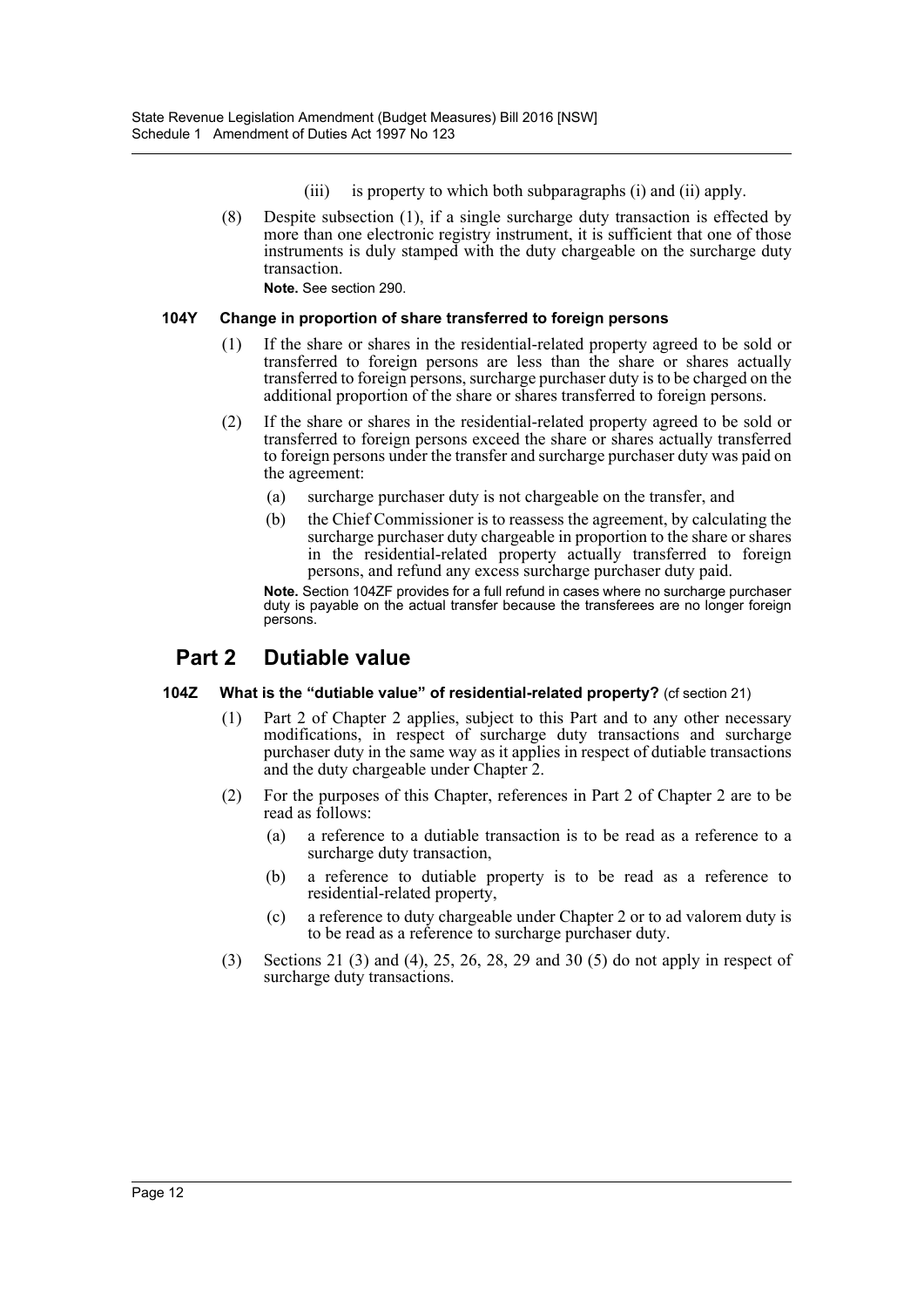#### **104ZA What is the "dutiable value" of a partnership interest?** (cf section 29)

The dutiable value of a partnership interest (*DV*) is to be determined in accordance with the following formula:

$$
DV = A \times \frac{X}{Y}
$$

where:

*A* is the value of the partnership interest, or so much of the consideration for the surcharge duty transaction as relates to the partnership interest, whichever is the greater, and

*X* is the unencumbered value of all residential-related property of the partnership, and

*Y* is the unencumbered value of all assets of the partnership.

#### **104ZB Reduction of dutiable value of land used for non-residential purposes**

- (1) If the Chief Commissioner is satisfied that the residential land to which the residential-related property relates is used for purposes other than residential purposes, the duty chargeable under this Chapter is to be calculated after reducing the dutiable value of the residential-related property by the apportionment factor.
- (2) The apportionment factor is:
	- (a) if the land is mixed development land or mixed use land and there is an apportionment factor entered in the Register of Land Values in respect of the land value of the land under Division 5 or 5A of Part 1B of the *Valuation of Land Act 1916*—that apportionment factor, or
	- (b) if paragraph (a) is not applicable—such other apportionment factor as the Chief Commissioner considers fair and reasonable to reflect the use of the land for non-residential purposes, subject to subsections (3) and (4).
- (3) If there is no apportionment factor entered in the Register of Land Values in respect of the land value of the land, and the land is mixed development land or mixed use land, the Chief Commissioner may request the Valuer-General to determine the apportionment factor in respect of the land concerned.
- (4) If a request is made under subsection (3):
	- (a) the Valuer-General must determine the apportionment factor concerned and enter it in the Register of Land Values under the *Valuation of Land Act 1916*, and
	- (b) that apportionment factor is to be applied in respect of the residential land.

**Note.** Divisions 5 and 5A of Part 1B of the *Valuation of Land Act 1916* allow objections to be made against the amount of an apportionment factor.

(5) In this section:

*mixed development land* has the same meaning as in Division 5 of Part 1B of the *Valuation of Land Act 1916*.

*mixed use land* has the same meaning as in Division 5A of Part 1B of the *Valuation of Land Act 1916*.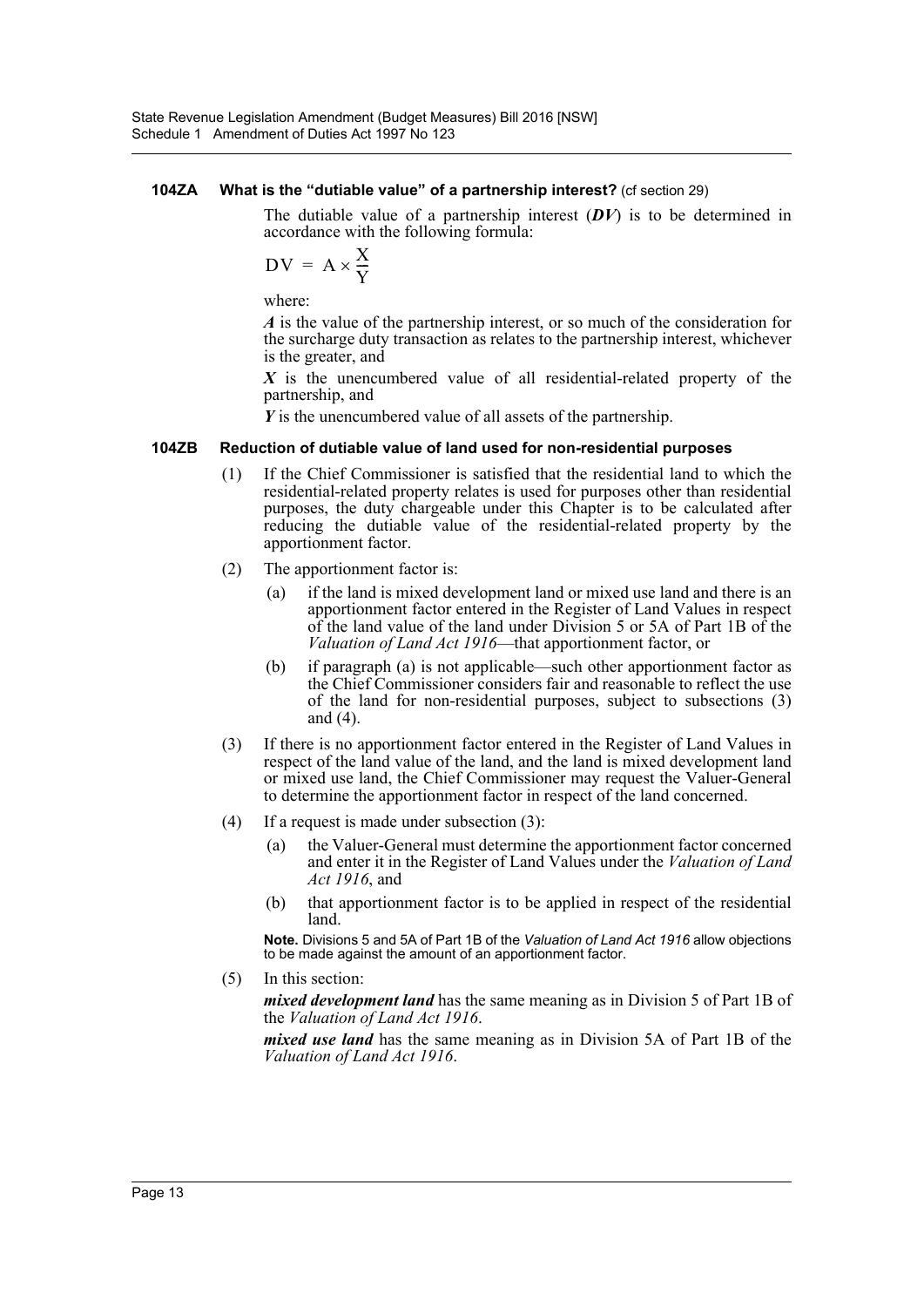#### **104ZC Transfer of property subject to a statutory trust to a beneficial owner** (cf section 56A)

- (1) This section applies if residential-related property that is vested in a person as trustee of a statutory trust as a consequence of the making of an order under section 66G of the *Conveyancing Act 1919* is transferred or agreed to be transferred by the trustee to one or more of the beneficial owners of the residential-related property who are foreign persons.
- (2) For the purposes of calculating surcharge purchaser duty on the vesting of the residential-related property, the dutiable value of the residential-related property is to be calculated by deducting from the unencumbered value of the residential-related property or the consideration for the transfer or agreement, whichever is the greater, the proportion of that amount that is the same as the proportion of any foreign transferee's beneficial interest in the residential-related property immediately before the transfer or agreement.
- (3) A reference in this section to a foreign transferee is a reference to a transferee who is a foreign person.

#### **104ZD Deceased estates where trusts under will are varied** (cf section 63 (2) and (2A))

- (1) This section applies if a transfer of residential-related property is made by a legal personal representative of a deceased person to a foreign beneficiary under an agreement (whether or not in writing) between the foreign beneficiary and one or more other beneficiaries to vary the trusts contained in a will of the deceased person or arising on intestacy.
- (2) For the purposes of calculating surcharge purchaser duty on the transfer, the dutiable value of the residential-related property is to be reduced by the portion of the dutiable value that is referable to the residential-related property to which the foreign beneficiary had an entitlement arising under the trusts contained in the will or arising on intestacy.
- (3) A transmission application made in respect of residential-related property by a beneficiary under a will, with the consent of the legal personal representative of a deceased person, is taken, for the purposes of this section, to be a transfer of residential-related property by the legal personal representative to the beneficiary.
- (4) In this section: *foreign beneficiary* means a beneficiary who is a foreign person.

## **Part 3 Refunds and special provisions**

#### **104ZE Cancelled agreements and transfers**

- (1) The following transactions are not liable to surcharge purchaser duty if they are not liable to duty under Chapter 2 because of section 50 or 50A:
	- (a) an agreement for the sale or transfer of residential-related property that is cancelled (within the meaning of section 50),
	- (b) a transfer of residential-related property that is effected by a written instrument.
- (2) Section 50 (2) extends to surcharge purchaser duty that has been paid on an agreement that is not liable to surcharge purchaser duty because of this section.
- (3) Section 50A (2) and (3) extend to surcharge purchaser duty that has been paid on a transfer that is not liable to surcharge purchaser duty because of this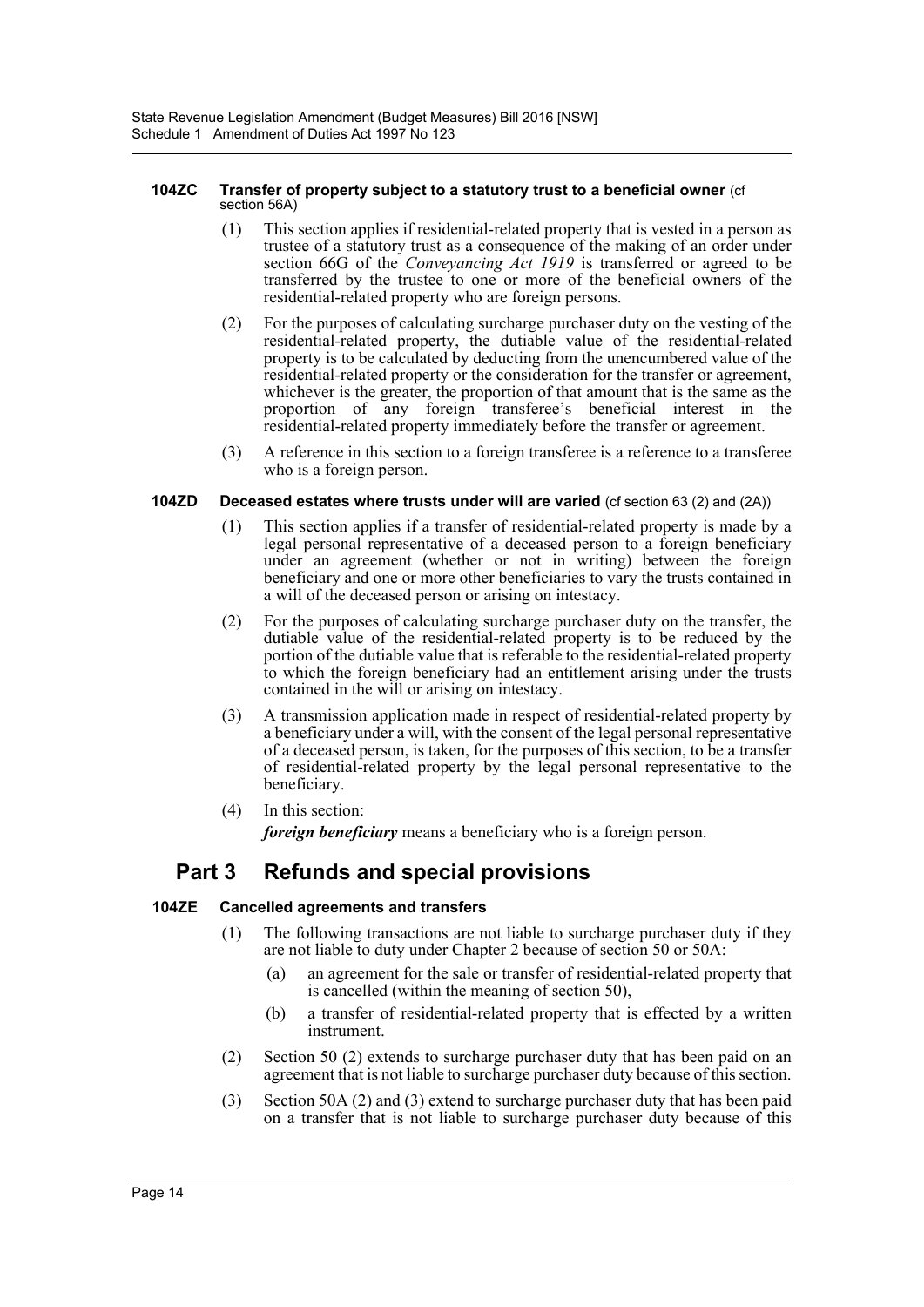section and to any transfer instrument in respect of which the application for a refund is made.

#### **104ZF Refund if property transferred to persons who are no longer foreign on transfer**

If surcharge purchaser duty has been paid on an agreement for the sale or transfer of residential-related property and the Chief Commissioner is satisfied that none of the transferees in respect of a transfer made in conformity or partial conformity with the agreement are foreign persons, the Chief Commissioner must reassess and refund that duty if an application is made within 5 years of the initial assessment.

#### **104ZG Transfers back from a nominee**

The Chief Commissioner must reassess, and refund any surcharge purchaser duty paid on, an initial transfer to a trustee referred to in section 56 (2) if the Chief Commissioner is required by that subsection to reassess, and refund any duty under Chapter 2 paid on, the initial transfer.

#### **104ZH Break-up of marriages, de facto relationships or domestic relationships**

The Chief Commissioner must reassess, and refund any surcharge purchaser duty paid on, a transfer or agreement referred to in section  $68$   $(\overline{4})$ ,  $(4AA)$ or (4A) if the Chief Commissioner is required by that subsection to reassess, and refund any duty under Chapter 2 paid on, the transfer or agreement.

#### **104ZI Possessory applications**

- (1) A possessory application under the *Real Property Act 1900* in respect of residential land that is chargeable with ad valorem duty under Chapter 2 because of section 52 is chargeable with surcharge purchaser duty, as a transfer of the land, if any of the applicants are foreign persons.
- (2) For that purpose:
	- (a) the dutiable value of the land is the land value of the land within the meaning of the *Valuation of Land Act 1916*, and
	- (b) applicants who are foreign persons are liable to pay the surcharge purchaser duty.

#### **104ZJ Applications to bring land under Real Property Act 1900**

- (1) An application to bring residential land under the *Real Property Act 1900* that is chargeable with ad valorem duty under Chapter 2 because of section 53 is chargeable with surcharge purchaser duty if any of the persons liable to pay duty under Chapter 2 on the application are foreign persons.
- (2) The surcharge purchaser duty chargeable is to be determined by applying section 53 as if a reference in that section to duty or ad valorem duty were a reference to surcharge purchaser duty.
- (3) Any foreign persons liable to pay duty under Chapter 2 on the application are liable to pay the surcharge purchaser duty.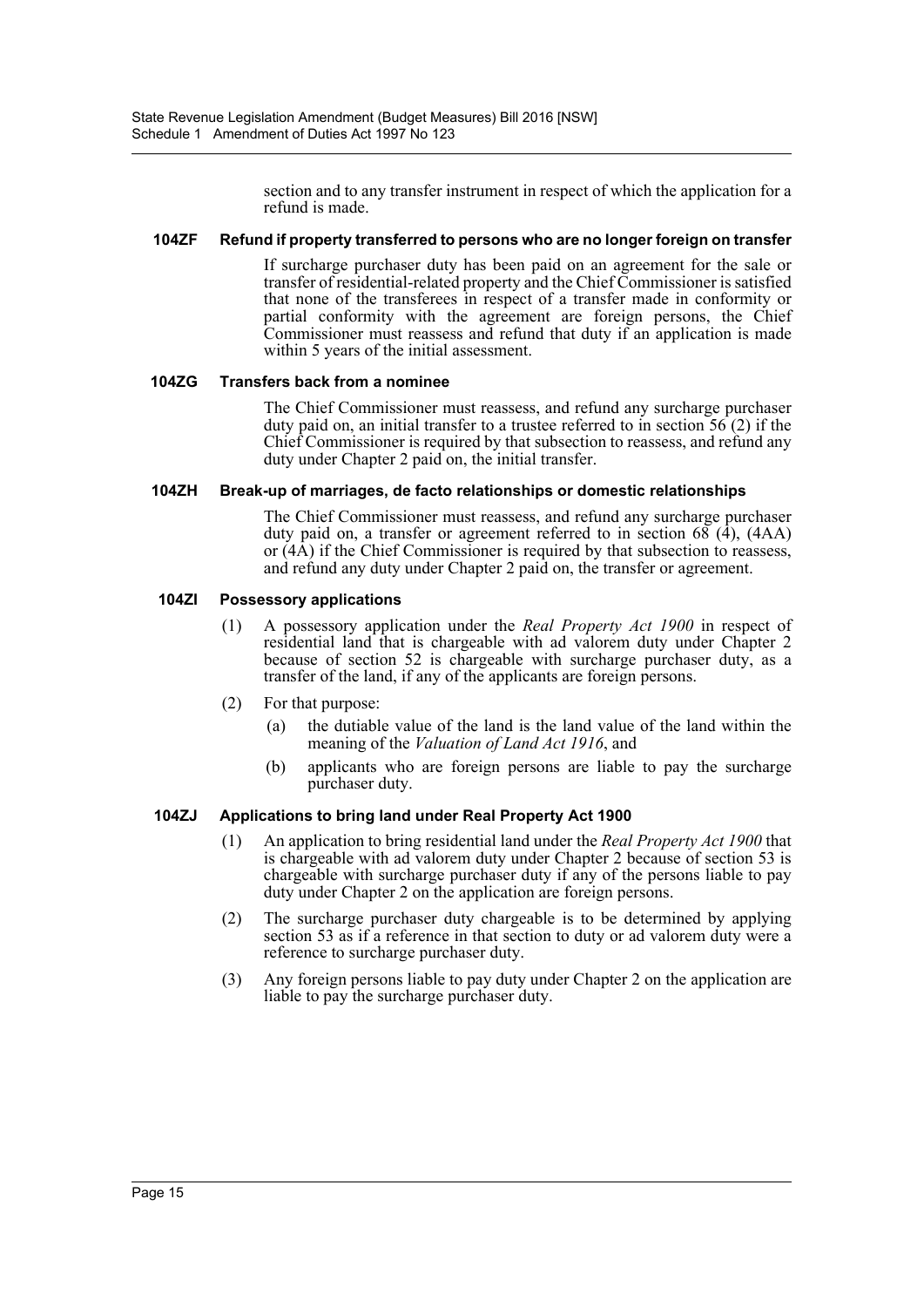# **Part 4 Exemptions and concessions**

#### **104ZK Transactions exempt from ad valorem duty under Chapter 2**

- (1) Subject to this Part, no surcharge purchaser duty is chargeable on a surcharge duty transaction if:
	- (a) ad valorem duty is not chargeable on the transaction as a dutiable transaction under Chapter 2 because of any of the provisions of Parts 6 and 7 of that Chapter (other than sections 55, 57, 62, 62A and 62B), or
	- (b) the transaction is a relevant transfer to which section 61 applies, or
	- (c) the transaction is a dutiable transaction to which section 62 applies, or
	- (d) the transaction is a transfer, an agreement for the sale or transfer, of residential-related property and a duty concession is granted under Division 5 of Part  $\hat{8}$  of Chapter 2 in respect of the transaction.
- (2) To avoid doubt, the exemptions and concessions provided for in Part 8 of Chapter 2 do not (except as provided by subsection  $(1)(d)$ ) extend to surcharge duty transactions.

#### **104ZL Change in trustees**

- (1) This section applies to a surcharge duty transaction if:
	- (a) the transaction is a transfer of residential-related property to a person as a consequence of the retirement of a trustee or the appointment of a new trustee, and
	- (b) as a consequence of section 54 (3), the transfer is chargeable with the same duty under Chapter 2 as a transfer to a beneficiary under and in conformity with the trusts subject to which the property is held.
- (2) Surcharge purchaser duty is chargeable on the surcharge duty transaction if ad valorem duty is chargeable on the transaction as a dutiable transaction.

#### **104ZM Reduction of duty on transactions involving apparent purchasers**

- (1) Any surcharge purchaser duty chargeable on a declaration of trust to which section 55 (1) (a) applies is to be reduced by the amount of surcharge purchaser duty (if any) paid on the transfer, or agreement for the sale or transfer, of the identified residential-related property to the apparent purchaser.
- (2) Any surcharge purchaser duty chargeable on a transfer to which section 55 (1) (b) applies from an apparent purchaser to the real purchaser is to be reduced by the amount of surcharge purchaser duty (if any) paid on:
	- (a) any declaration of trust to which section 55 (1) (a) applies made by the apparent purchaser in respect of the residential-related property, and
	- (b) the transfer, or agreement for the sale or transfer, to the apparent purchaser.

#### **104ZN Exemption for property passing to beneficiaries** (cf section 57)

(1) No surcharge purchaser duty is chargeable on a transfer for no consideration of residential-related property to a beneficiary made under and in conformity with the trusts contained in a declaration of trust, subject to subsections (2) and (3).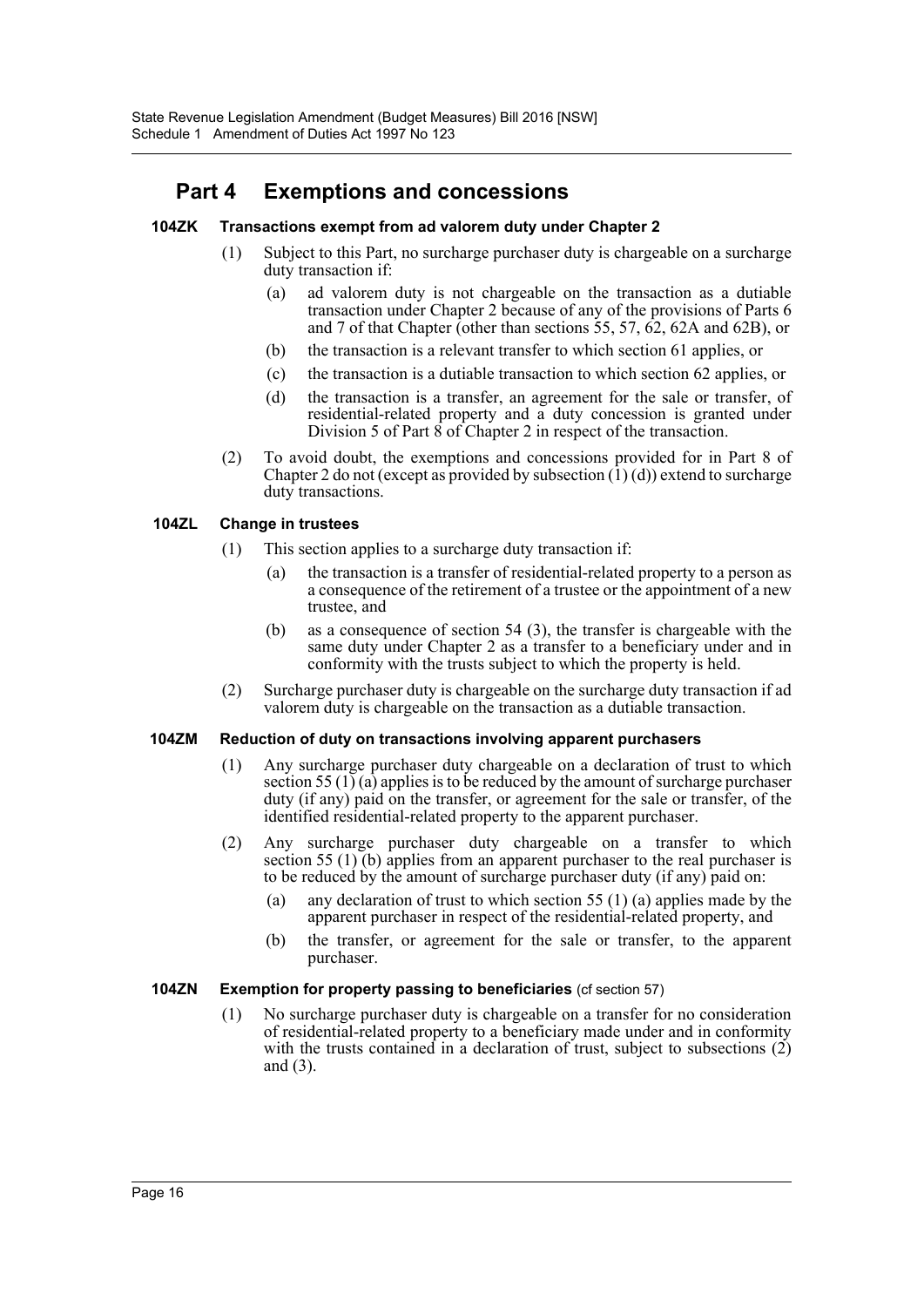- (2) Subsection (1) applies only to the extent that the property being transferred is property that the Chief Commissioner is satisfied is:
	- (a) wholly or substantially the same as the property the subject of the declaration of trust and that:
		- (i) any surcharge purchaser duty has been paid on the declaration of trust over that property, or
		- (ii) the declaration of trust is exempt from surcharge purchaser duty, or
	- (b) dutiable property representing the proceeds of re-investment of property referred to in paragraph (a), or
	- (c) property to which both paragraphs (a) and (b) apply.
- (3) Subsection (1) applies only if the transferee was a beneficiary at the time at which duty became chargeable on the declaration of trust.

#### **104ZO Reduction of duty on transfers made on exercise of option to purchase land**  (cf section 64D)

The surcharge purchaser duty chargeable on a transfer of residential land in New South Wales that occurs as a consequence of the exercise of an option to purchase the land is to be reduced by the amount of surcharge purchaser duty (if any) paid on the transfer of the option to the transferee.

## **Part 5 Stamping and enforcement**

#### **104ZP Definition of "purchaser duty"**

For the purposes of this Part, *purchaser duty* is the duty (if any) payable in respect of a dutiable transaction under Chapter 2.

#### **104ZQ Stamping and endorsement of surcharge duty transactions**

- (1) If an instrument that effects or evidences a dutiable transaction that is also a surcharge duty transaction is stamped under this Act to indicate payment of duty, it must be stamped in a manner approved by the Chief Commissioner to indicate that surcharge purchaser duty has been paid.
- (2) If an instrument that effects or evidences a dutiable transaction that is also a surcharge duty transaction is endorsed under this Act to indicate payment of duty, it must be endorsed in a manner approved by the Chief Commissioner to indicate that surcharge purchaser duty has been paid. **Note.** See section 289A, which allows stamping to occur by means of an endorsement.
- (3) An instrument that effects or evidences a dutiable transaction that is also a surcharge duty transaction is not duly stamped unless it is stamped or endorsed in accordance with this section.

#### **104ZR Stamping of surcharge duty transactions not chargeable with duty**

- (1) If a surcharge duty transaction is not chargeable with surcharge purchaser duty, an instrument that effects or evidences the surcharge duty transaction must be stamped in a manner approved by the Chief Commissioner to indicate that the transaction is not chargeable with surcharge purchaser duty.
- (2) If a surcharge duty transaction is not chargeable with purchaser duty, an instrument that effects or evidences the transaction must be stamped in a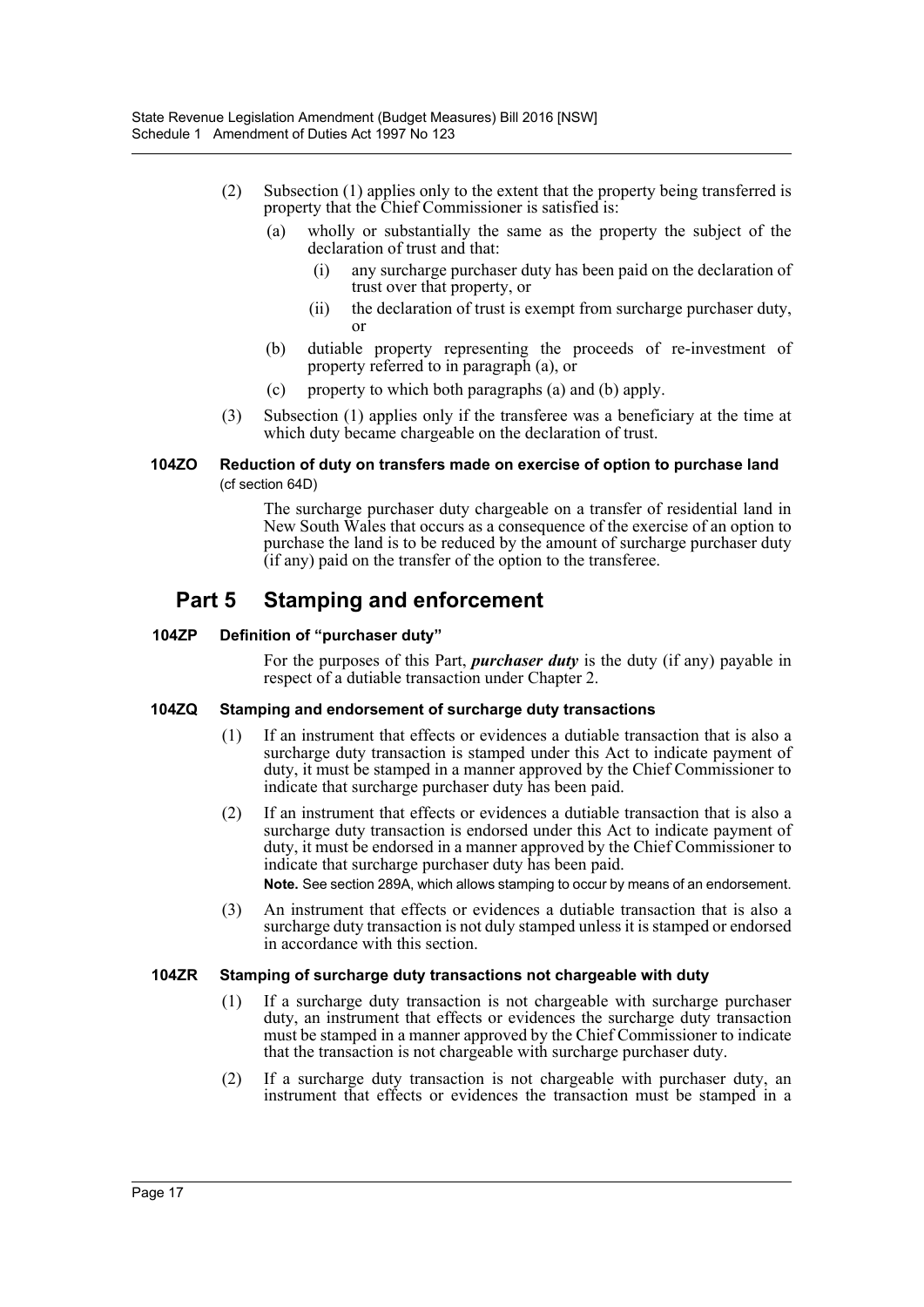manner approved by the Chief Commissioner to indicate that the transaction is not chargeable with purchaser duty.

**Note.** See section 301 in relation to the registration of an instrument that effects or evidences a surcharge duty transaction.

#### **104ZS Interim payment of duty**

(1) In this section:

*relevant dutiable transaction* means an agreement for sale or transfer that is a dutiable transaction.

*relevant surcharge duty transaction* means an agreement for sale or transfer that is a surcharge duty transaction.

- (2) Section 49 applies in respect of residential-related property subject to a relevant surcharge duty transaction in the same way as it applies in respect of dutiable property subject to a relevant dutiable transaction.
- (3) For that purpose, references in section 49 are to be read as follows:
	- (a) a reference to the dutiable value of dutiable property is to be read as a reference to the dutiable value of residential-related property, determined in accordance with this Chapter,
	- (b) a reference to duty is to be read as a reference to surcharge purchaser duty.

#### **104ZT Duplicates or counterparts**

The duty chargeable under section 271 in respect of a duplicate or counterpart of an instrument is not payable in respect of any duplicate or counterpart of an instrument that effects or evidences a surcharge duty transaction.

#### **[15] Section 105 Introduction and overview**

Insert at the end of section 105:

(2) This Chapter also charges duty on certain transactions involving foreign persons that are not "surcharge duty transactions" under Chapter 2A, at the same rate under that Chapter as for a transfer of residential-related property to a foreign person.

#### **[16] Section 106 Definitions**

Insert in alphabetical order:

*residential land* has the same meaning as in Chapter 2A.

#### **[17] Section 107 Assignment of rights under call option dutiable as transfer**

Insert "The duty chargeable on that assignment is referred to in this Part as *call option assignment duty*." after "concerned." in section 107 (1).

#### **[18] Section 107 (1A)**

Insert after section 107 (1):

(1A) Duty under Chapter 2A is also chargeable on the assignment if A is a foreign person and the dutiable property concerned is residential-related property. The duty chargeable on that assignment is additional to call option assignment duty and is referred to in this Part as *surcharge call option assignment duty*.

#### **[19] Section 107 (4)**

Omit "duty". Insert instead "call option assignment duty".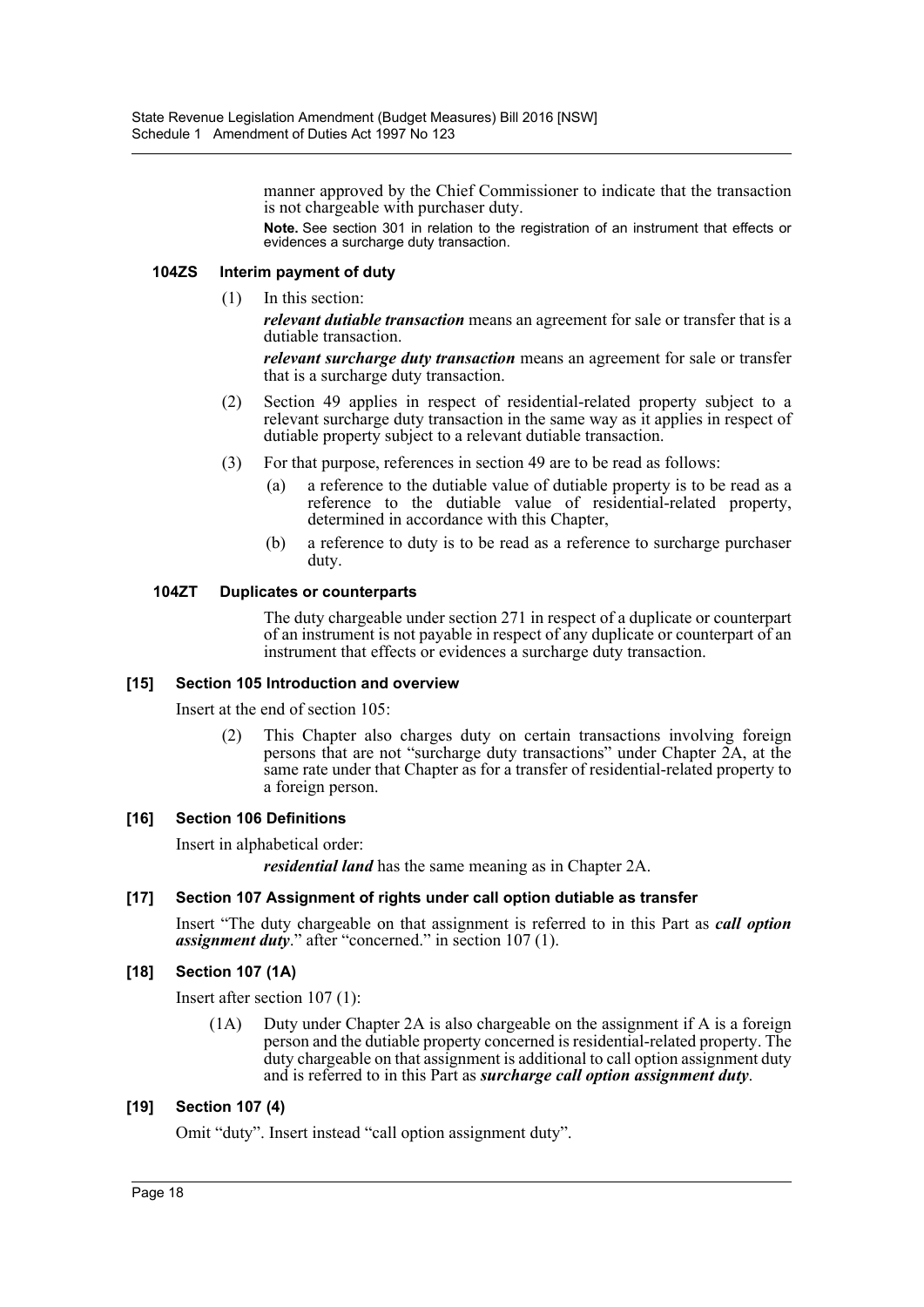### **[20] Section 107 (4A)**

Insert after section 107 (4):

(4A) If the assignment is chargeable with surcharge call option assignment duty, Chapter 2A applies in respect of the assignment in the same way as it applies to other transfers of residential-related property, and a reference in this Act to a surcharge duty transaction includes such an assignment, subject to this Part.

#### **[21] Section 107 (5)**

Omit "purpose of Chapter 2, the transfer of dutiable property".

Insert instead "purposes of Chapters 2 and 2A, the transfer of dutiable property (including dutiable property that is residential-related property)".

#### **[22] Section 108 Person liable to pay call option assignment duty**

Omit "The duty" wherever occurring from section 108 (1) and (3).

Insert instead "The call option assignment duty".

#### **[23] Section 108 (4)**

Omit "the duty". Insert instead "the call option assignment duty".

#### **[24] Section 108 (5)**

Omit the subsection.

#### **[25] Section 108A**

Insert after section 108:

#### **108A Person liable to pay surcharge call option assignment duty**

- (1) Surcharge call option assignment duty on a call option assignment is payable by any foreign person who assigns the right under the call option to require another person to sell residential-related property (*the foreign option holder*).
- (2) Accordingly, the foreign option holder is taken, for the purposes of charging duty under Chapter 2A, to be the transferee of the residential-related property.
- (3) The duty payable by the foreign option holder is additional to the duty (if any) payable under Chapter 2A by a transferee on the transfer of an option to purchase residential land in New South Wales.
- (4) However, the duty payable by the foreign option holder as a consequence of this Part is to be reduced by the amount of duty (if any) paid by the foreign option holder under Chapter 2A on the transfer of the call option to the foreign option holder.

#### **[26] Section 109 Determination of dutiable value of transfer**

Omit "Chapter 2, the *dutiable value* of dutiable property".

Insert instead "Chapters 2 and 2A, the *dutiable value* of dutiable property (including residential-related property that is dutiable property)".

#### **[27] Section 110 Stamping or endorsement of transactions**

Omit "or call option assignment duty" wherever occurring from section 110 (1) and (2).

Insert instead ", surcharge purchaser duty, call option assignment duty or surcharge call option assignment duty".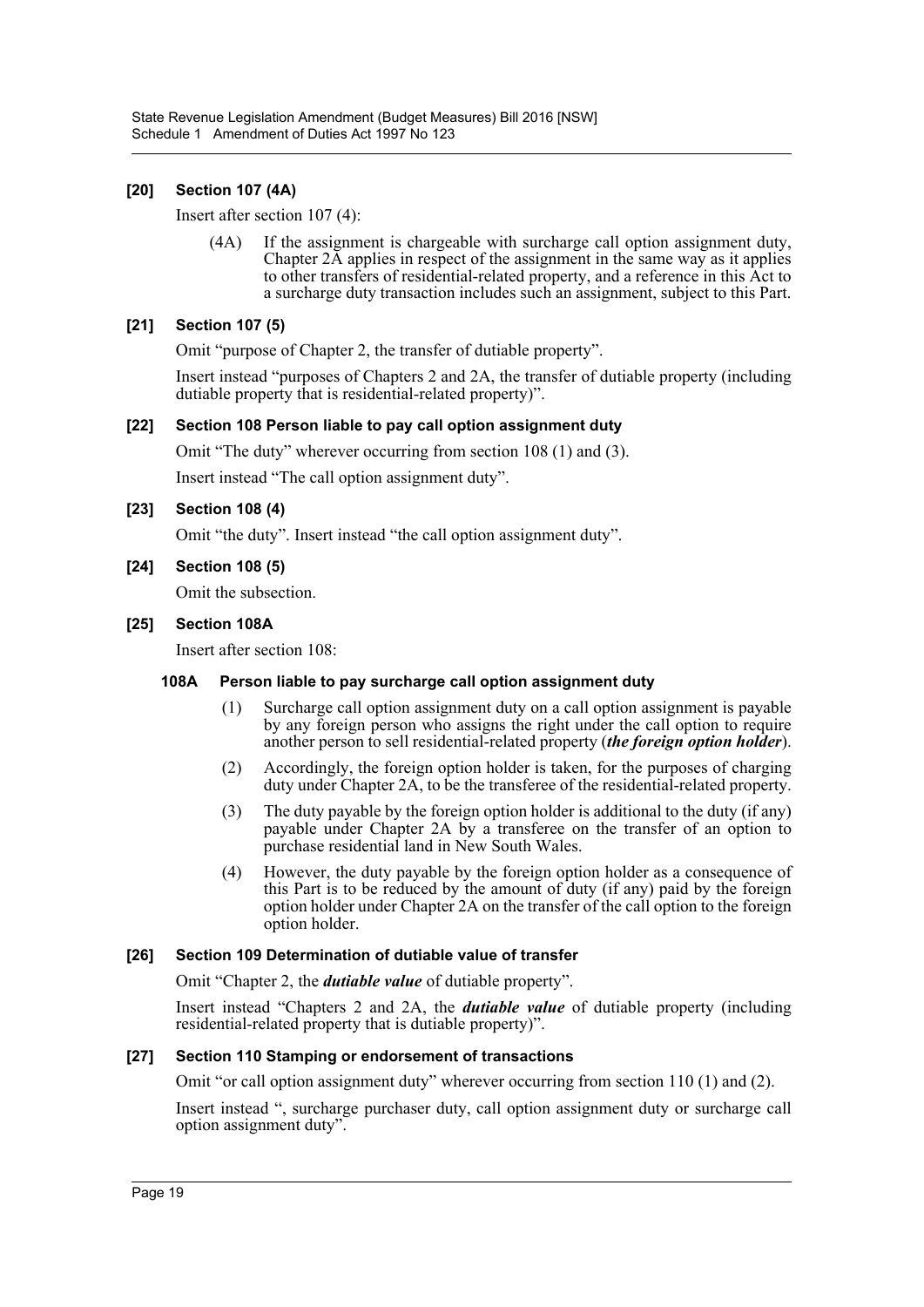#### **[28] Section 111 Exemptions**

Insert "or 2A" after "Chapter 2" in section 111 (2).

#### **[29] Chapter 3, Part 4A**

Insert after Part 4 of Chapter 3:

### **Part 4A Acquisition by foreign person of land use entitlement to which Part 4 applies**

#### **137AA Meaning of "residential land use entitlement"**

#### In this Part:

*residential land use entitlement* means a land use entitlement that entitles a person to occupy residential land (within the meaning of Chapter 2A) in New South Wales.

#### **137AB When does a liability for duty arise?**

A liability for duty charged by this Part arises when a residential land use entitlement is acquired by an allotment of shares or an issue of units to a foreign person otherwise than in circumstances to which Part 5 applies.

#### **137AC Who is liable to pay the duty?**

- (1) Duty under this Part is payable by the person who acquires the residential land use entitlement.
- (2) Only acquirers who are foreign persons are liable to pay duty under this Part.

### **137AD Assessment of duty**

- (1) The share allotment or unit issue by which a foreign person acquires a residential land use entitlement is chargeable with duty at 4% of the dutiable value of the residential land use entitlement.
- (2) If any of the acquirers are not foreign persons, duty under subsection (1) is to be charged only on the proportion of the dutiable value of the residential land use entitlement that is the same as the proportion of the total shares or units allotted or issued in respect of the land use entitlement to acquirers who are foreign persons.
- (3) The dutiable value of the residential land use entitlement is to be determined, for the purposes of this section, in accordance with Part 2 of Chapter 2A, with any necessary modifications.

### **137AE Application of Part 4**

- (1) The duty chargeable under this Part in respect of a share allotment or unit issue by which a person acquires a land use entitlement is in addition to any duty chargeable under Part  $\hat{4}$  in respect of the share allotment or unit issue.
- (2) Sections 133, 135 and 136 apply, with any necessary modifications, in respect of duty chargeable under this Part and a person liable to pay duty chargeable under this Part in the same way as those sections apply in respect of duty chargeable under Part 4 and a person liable to pay duty chargeable under that Part.

#### **[30] Section 145 Overview**

Insert "or "surcharge duty transactions" under Chapter 2A" after "Chapter 2".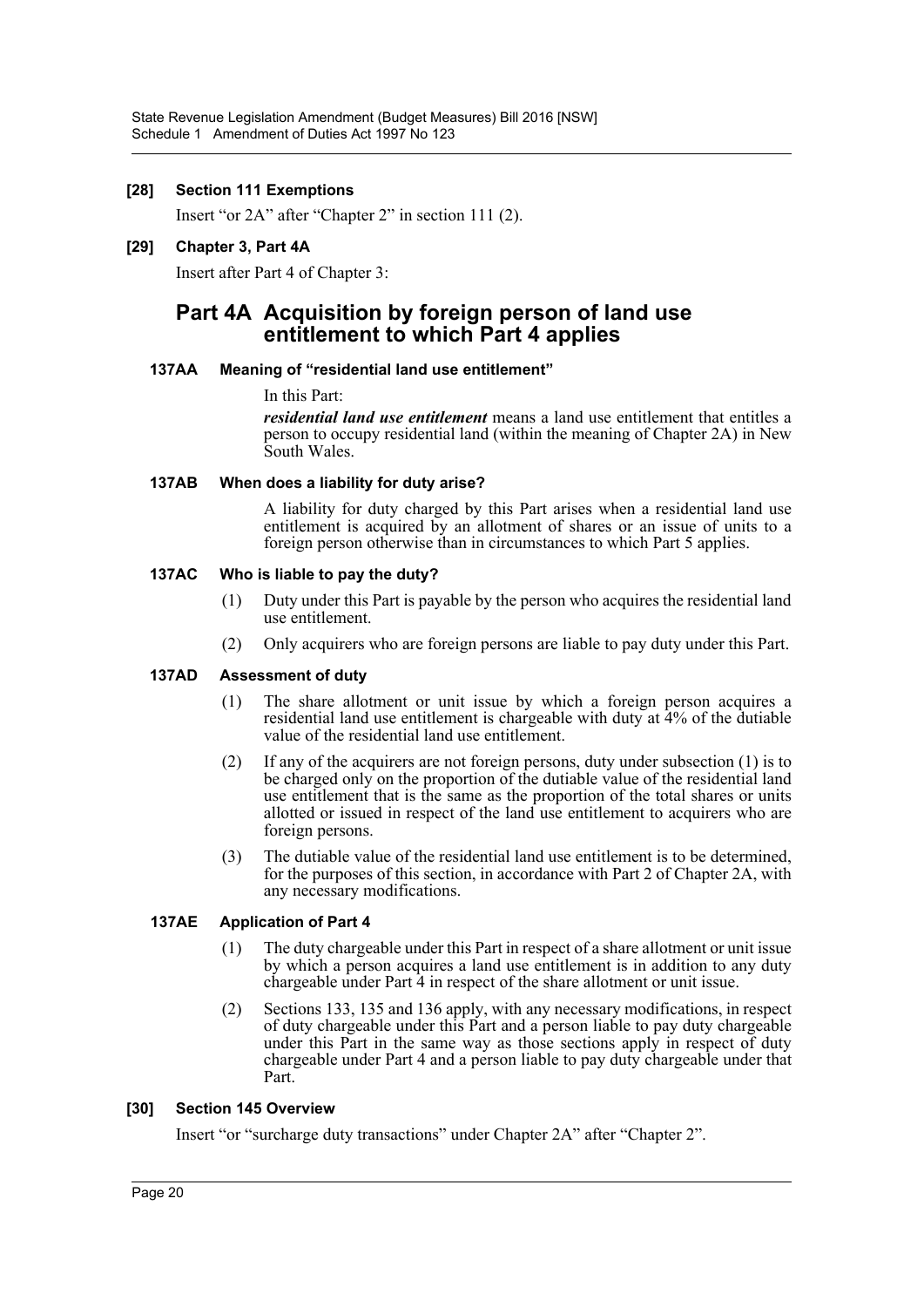#### **[31] Section 145, note**

Insert "Part 2B of this Chapter charges additional duty, at the same rate as the surcharge purchaser duty chargeable under Chapter 2A, if the person acquiring the significant interest is a foreign person and the landholder concerned is a private landholder." after "Chapter 2.".

#### **[32] Part 2B**

Insert after Part 2A of Chapter 4:

### **Part 2B Charging of surcharge duty on acquisitions made by foreign persons**

#### **157D Meaning of "residential land holding"**

- (1) In this Part: *residential land holding* means any land holding that is an interest in residential land (within the meaning of Chapter 2A).
- (2) For the purposes of charging duty under this Part in respect of a relevant acquisition in a landholder, a person is taken to be a foreign person if the person is a foreign person when the relevant acquisition is made.

#### **157E Circumstances in which surcharge duty is chargeable**

Duty is chargeable under this Part on a relevant acquisition in a private landholder if:

- (a) the private landholder has any residential land holding in New South Wales, and
- (b) any person who makes the relevant acquisition (or, if a relevant acquisition results from the aggregation of interests of associated persons, any of the associated persons) is a foreign person on the date of the relevant acquisition.

#### **157F Relationship with Part 2**

- (1) This Part charges duty in addition to any other duty chargeable under Part 2 on a relevant acquisition.
- (2) Part 2 applies in respect of duty charged by this Part, subject to this Part and any necessary modifications, in the same way as it applies in respect of duty charged by Part 2.
- (3) Sections 154–157 do not apply in respect of duty charged by this Part.

#### **157G Who is liable to pay the duty?**

- (1) Duty chargeable under this Part is payable by any foreign person who makes the relevant acquisition, except as provided by subsection  $(2)$ .
- (2) If a relevant acquisition results from an aggregation of the interests of associated persons, any foreign person who made the relevant acquisition and any associated person who is a foreign person is jointly and severally liable for payment of the duty.

#### **157H How duty is charged on relevant acquisitions by foreign persons**

(1) If an acquisition statement that discloses a relevant acquisition in a private landholder does not disclose any other acquisitions by a foreign person during the statement period, duty is chargeable, at 4% (*the general surcharge rate*), on the amount calculated by multiplying the unencumbered value of all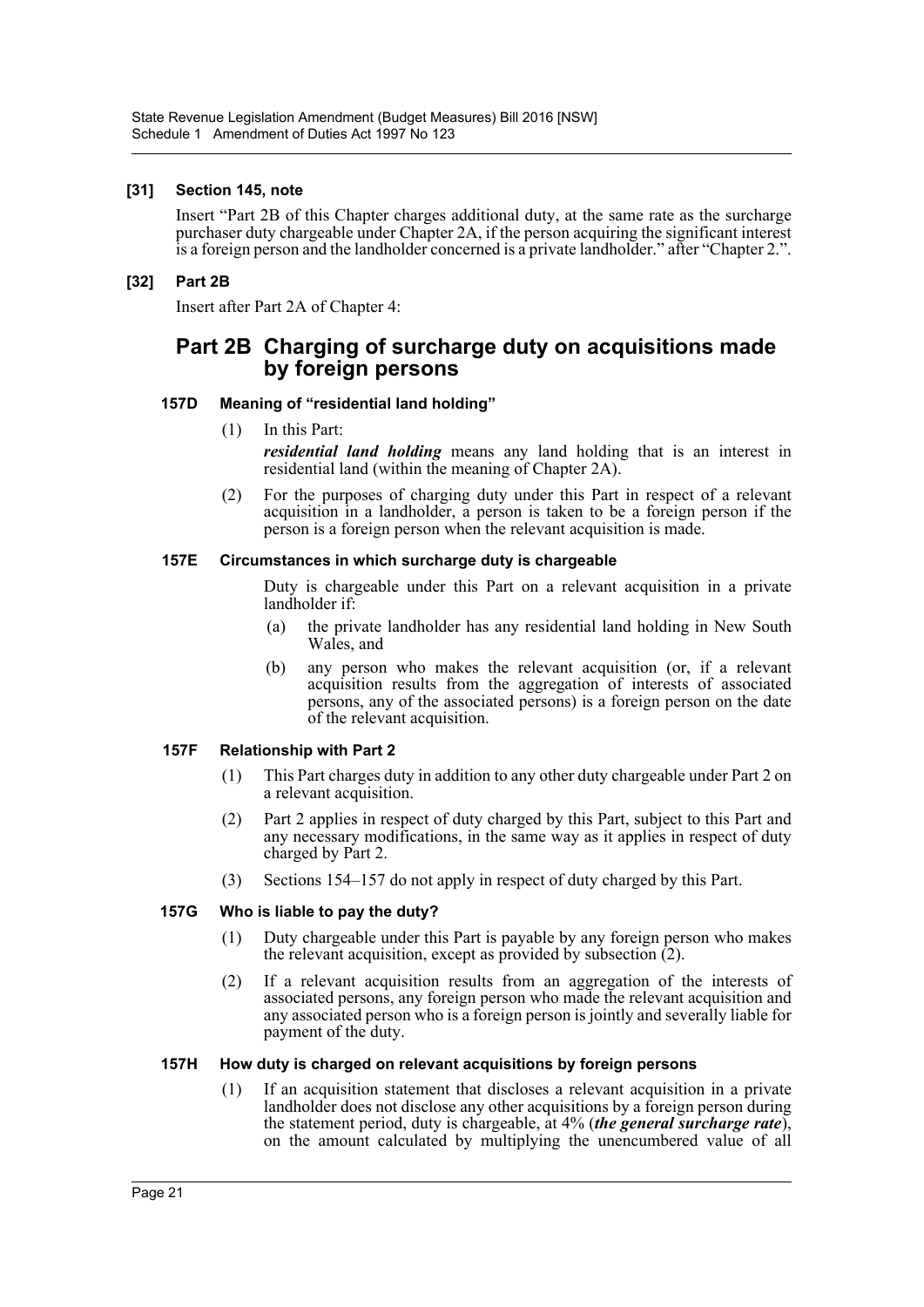residential land holdings of the landholder in New South Wales (calculated at the date of acquisition of the interest acquired) by the proportion of that value represented by the interest acquired in the relevant acquisition.

- (2) If a relevant acquisition results from the aggregation of the interests of associated persons who are foreign persons, the reference in subsection (1) to the interest acquired includes a reference to any interests acquired by any such associated persons on the same date.
- (3) If an acquisition statement disclosing a relevant acquisition in a private landholder also discloses one or more other acquisitions by a foreign person during the statement period, duty is chargeable, at the general surcharge rate, on the aggregate of amounts severally calculated, in the manner provided by subsection  $(1)$ , in respect of each interest required to be disclosed in the statement that is an interest of a foreign person.
- (4) Duty payable under this Part is to be reduced by the sum of the duty paid or payable under this Part in respect of an acquisition, during the statement period, by the foreign person or any associated person who is a foreign person of an interest in the same landholder, but only in proportion to the extent to which the duty paid or payable is attributable to the amount of the duty payable under this Part.
- (5) Duty is not chargeable under this Part on the acquisition of an interest in a landholder that is required to be disclosed in an acquisition statement if the acquisition is an exempt acquisition.

#### **[33] Section 163A General exemptions**

Insert at the end of section 163A:

(2) Without limiting subsection (1), an acquisition by a foreign person of an interest in a landholder is an exempt acquisition for the purposes of duty chargeable under Part 2B if the interest concerned is an interest in a private landholder acquired before 21 June 2016.

### **[34] Section 221A Definitions**

Omit "confers a right" from paragraph (b) of the definition of *private dwelling house*.

Insert instead "entitles the holder of the land use entitlement".

#### **[35] Section 271 Duplicates or counterparts**

Insert at the end of section 271:

**Note.** See section 104ZT in relation to the duplicates or counterparts of an instrument that effects a surcharge duty transaction.

#### **[36] Section 275A Partial exemption for certain transactions by charitable and benevolent bodies**

Insert "or 2A" after "Chapter 2" in section 275A (1).

#### **[37] Section 288 Stamping of instruments**

Insert at the end of section 288:

**Note.** In relation to dutiable transactions that are surcharge duty transactions, see Part 5 of Chapter 2A.

#### **[38] Section 293 Reassessments—failed instruments**

Insert "See Part 3 of Chapter 2A for refunds of surcharge purchaser duty on failed instruments." after "failed instruments." in the note to section 293.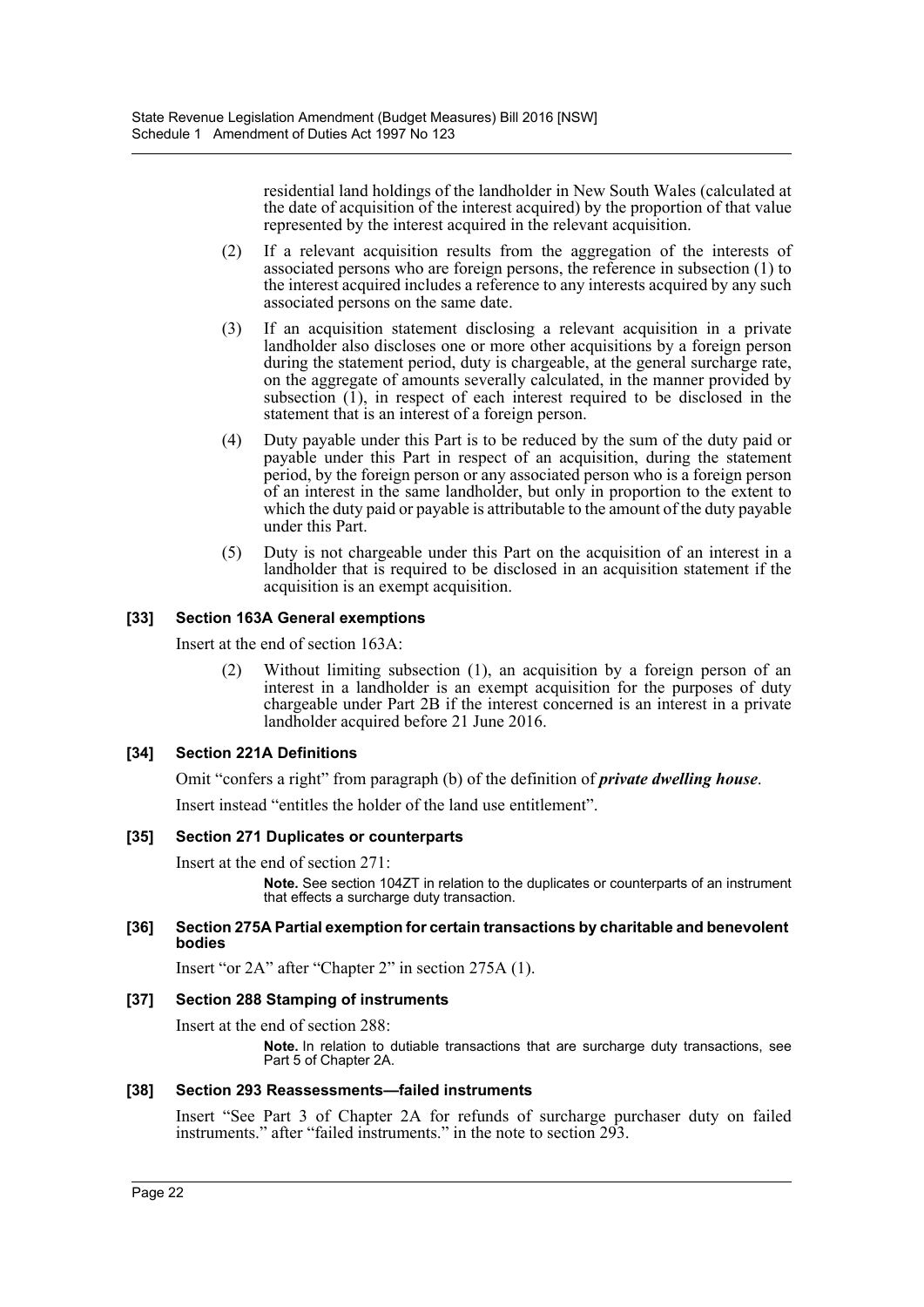#### **[39] Section 301 Registration of transactions and instruments**

Insert at the end of section 301:

- (2) In the case of a dutiable transaction that is also a surcharge duty transaction, the transaction or instrument referred to in subsection (1) must be stamped or endorsed, in accordance with Part 5 of Chapter 2A, in a manner that indicates:
	- (a) that purchaser duty has been paid in respect of the transaction or that the transaction is not chargeable with purchaser duty, and
	- (b) that surcharge purchaser duty has been paid in respect of the transaction or that the transaction is not chargeable with surcharge purchaser duty.

#### **[40] Schedule 1 Savings, transitional and other provisions**

Insert at the end of Schedule 1:

### **Part 45 Provisions consequent on enactment of State Revenue Legislation Amendment (Budget Measures) Act 2016**

#### **118 Definition**

In this Part:

*amending Act* means the *State Revenue Legislation Amendment (Budget Measures) Act 2016*.

#### **119 Application of amendments to Chapter 2**

- (1) An amendment made to Chapter 2 by the amending Act applies in respect of a dutiable transaction that occurs on or after the commencement of the amendment.
- (2) However, an amendment made to Chapter 2 by the amending Act does not apply to a transfer of dutiable property made in conformity with an agreement for sale or transfer of the dutiable property that was entered into before the commencement of the amendment.

#### **120 Application of surcharge purchaser duty**

- (1) The duty charged by Chapter 2A, as inserted by the amending Act, is charged on surcharge duty transactions that occur on or after the commencement of that Chapter, except as otherwise provided by this clause.
- (2) Surcharge purchaser duty is not chargeable on a transfer of residential-related property made in conformity with an agreement for sale or transfer of the residential-related property entered into before the commencement of Chapter 2A.
- (3) Surcharge purchaser duty is not chargeable on a surcharge duty transaction that results from the exercise of an option for the sale or purchase of residential-related property, if the option was granted before the commencement of Chapter 2A.
- (4) However, surcharge purchaser duty is chargeable on any of the following surcharge duty transactions occurring on or after the commencement of Chapter 2A:
	- (a) a transaction that is taken by section 9B (as applied by section 104O) to be the transfer of an option,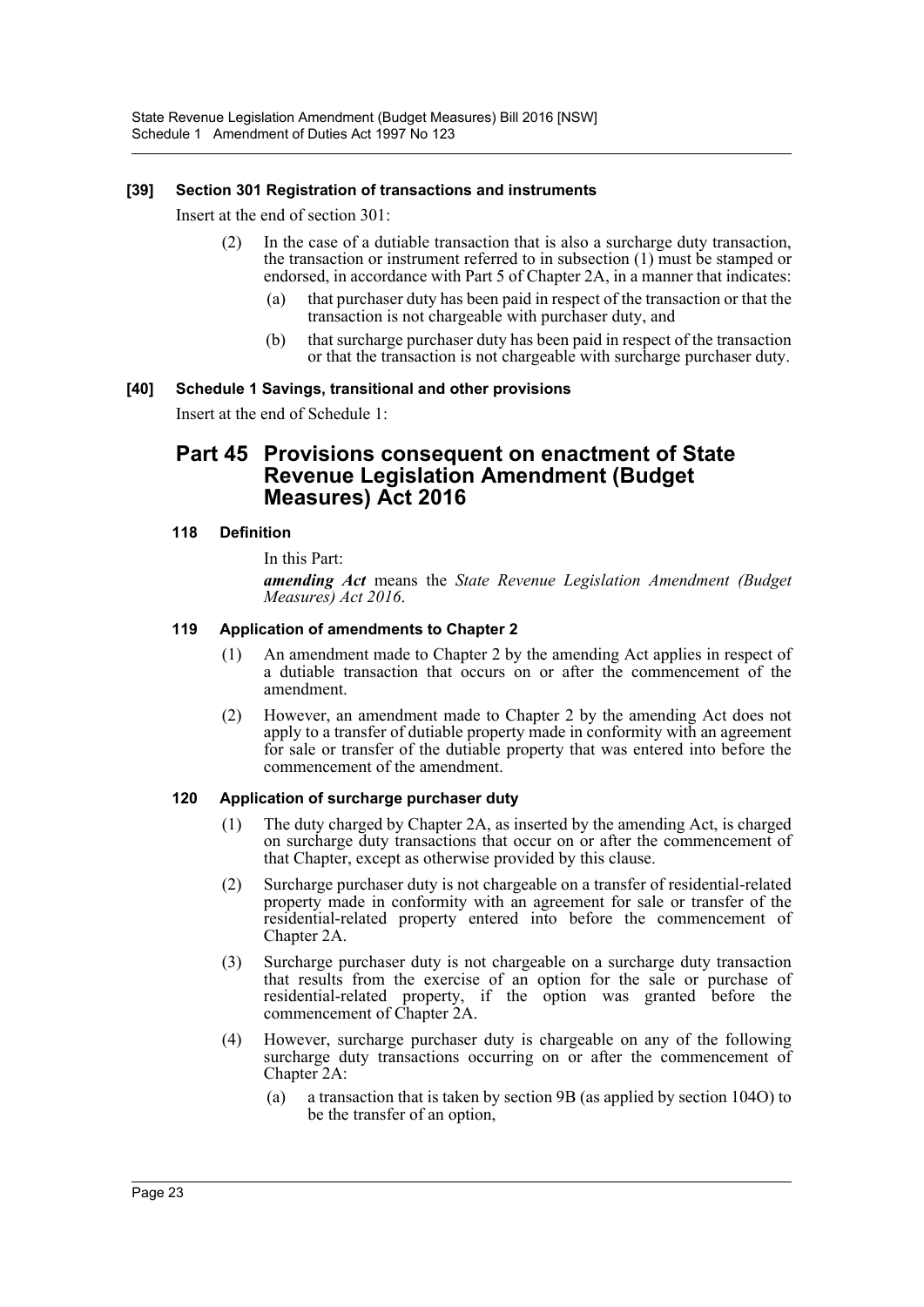(b) a transaction that results from the exercise of an option that, on or after the commencement of Chapter 2A, is taken by section 9B (as applied by section 104O) to have been transferred.

#### **121 Application of amendments to Chapter 3 relating to surcharge call option assignment duty**

An amendment made to Part 2 of Chapter 3 by the amending Act applies only in respect of a call option assignment (within the meaning of that Part) made on or after the commencement of the amendment.

#### **122 Application of Part 4A of Chapter 3**

The duty charged by Part 4A of Chapter 3, as inserted by the amending Act, applies only in respect of an allotment of shares or an issue of units made on or after the commencement of that Part.

#### **123 Application of amendments to Chapter 4**

The duty charged by Part 2B of Chapter 4, as inserted by the amending Act, applies only in respect of a relevant acquisition (within the meaning of that Chapter) occurring on or after the commencement of that Part.

#### **[41] Dictionary**

Insert in alphabetical order in clause 1:

*foreign person* has the meaning given by Chapter 2A.

*residential-related property* has the meaning given by Chapter 2A.

*surcharge duty transaction* has the meaning given by Chapter 2A.

*surcharge purchaser duty* means duty charged by Chapter 2A.

#### **Explanatory note**

Schedule 1 amends the *Duties Act 1997* to impose additional duty of 4% on transactions involving the acquisition by foreign persons of interests in residential land in New South Wales. The transactions concerned are generally already dutiable under Chapter 2, 3 or 4 of that Act. The additional duty is payable by the foreign persons concerned on relevant transactions occurring on or after 21 June 2016.

The various kinds of additional duty are explained in detail below.

#### **Surcharge purchaser duty**

Item [14] of the proposed amendments inserts a new Chapter 2A into the *Duties Act 1997*, which provides for the charging of a duty (referred to as surcharge purchaser duty), in addition to duty under Chapter 2, on certain dutiable transactions (referred to as *surcharge duty transactions*) involving a transfer of residential-related property to a foreign person.

*Foreign person* is defined in proposed section 104J and has the same meaning as in the *Foreign Acquisitions and Takeovers Act 1975* of the Commonwealth, with modifications relating to Australian citizens and New Zealand citizens. Under that Act, an individual who is not ordinarily resident in Australia is a foreign person. If the individual is an Australian citizen, the modifications will ensure that the individual is taken to be ordinarily resident in Australia. If the individual is a New Zealand citizen holding a special category visa under the *Migration Act 1958* of the Commonwealth, the modifications will ensure that (generally in line with permanent residents) the individual will be regarded as ordinarily resident in Australia if the individual has actually been in Australia during 200 or more days in the preceding 12 months.

*Residential-related property* is defined in proposed section 104K as any of the following:

- (a) residential land in New South Wales,
- (b) an option to purchase residential land in New South Wales,
- (c) an interest in any residential-related property referred to in paragraph (a) or (b), except to the extent that:
	- (i) it arises as a consequence of the ownership of a unit in a unit trust scheme and is not a land use entitlement, or
	- (ii) it is, or is attributable to, an option over residential-related property, or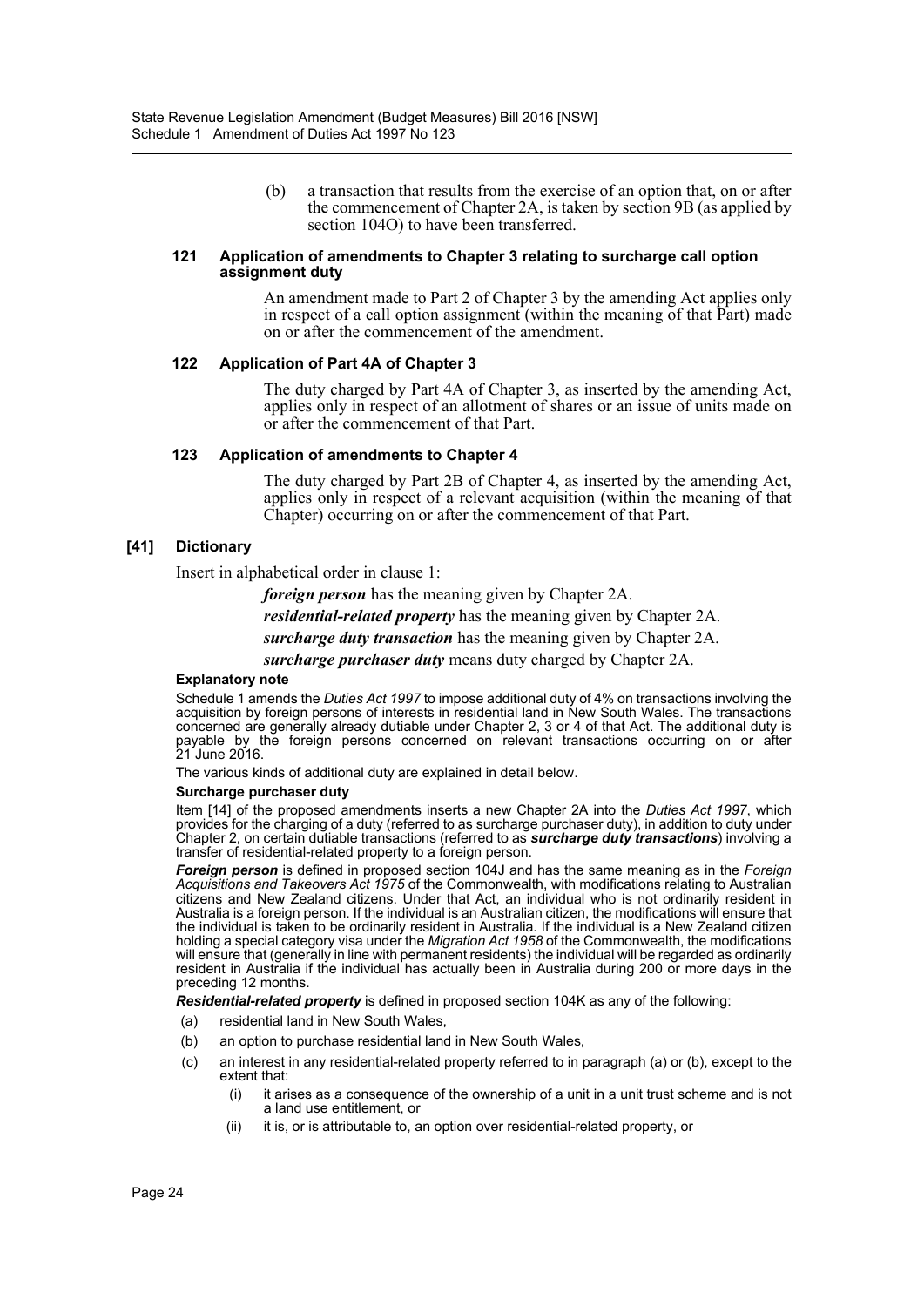#### (iii) it is a marketable security,

(d) a *partnership interest* (being an interest in a partnership that has partnership property that is residential-related property elsewhere referred to in the proposed section).

The additional duty is charged at the rate of 4% of the dutiable value of the residential-related property (proposed section 104U). Dutiable value is generally determined in accordance with the principles already set out in Chapter 2 of the *Duties Act 1997* (proposed section 104Z). If the residential land to which the residential-related property relates is used for non-residential purposes, surcharge purchaser duty will apply only to the dutiable value that is attributable to the residential use of the land. This will involve an apportionment of the dutiable value of the residential-related property (proposed section 104ZB).

General exemptions under Chapter 2 of the *Duties Act 1997* will also apply in respect of surcharge purchaser duty. Generally, a transaction that is not chargeable with ad valorem duty under Chapter 2 (including transactions chargeable with nominal duty of \$50 under that Chapter) is not chargeable with surcharge purchaser duty (proposed section 104ZK).

An instrument that effects a dutiable transaction that is also a surcharge duty transaction will need to be stamped to indicate that the surcharge purchaser duty has been paid, or that no surcharge purchaser duty is payable on the transaction.

Items [1]–[8], [11]–[13], [35]–[39] and [41] make consequential amendments.

#### **Surcharge call option assignment duty**

Item [18] provides for the charging of duty, in addition to the call option assignment duty that is chargeable on the assignment of a right under a call option to purchase dutiable property, if the property is residential-related property and the person assigning the right is a foreign person. The additional duty is referred to as *surcharge call option assignment duty*.

Item [20] provides that, if the assignment is chargeable with surcharge call option assignment duty, Chapter 2A applies to the assignment in the same way as it applies to other transfers of residential-related property. Accordingly, duty on the assignment is charged at the rate of 4% of the dutiable value of the residential-related property.

Item [25] ensures that surcharge call option assignment duty is payable by the foreign person.

Items [15]–[17], [19], [21]–[24] and [26]–[28] make consequential amendments.

#### **Additional duty on acquisition of residential land use entitlements**

Item [29] inserts a new Part 4A into Chapter 3 of the *Duties Act 1997*, which provides for the charging of duty, in addition to the duty charged by Part 4 of that Chapter, on the acquisition by a foreign person of a land use entitlement that entitles a person to occupy residential land in New South Wales. The additional duty is payable by the foreign person at the rate of 4% of the dutiable value of the residential land use entitlement.

#### **Additional duty on acquisition of interests in landholders**

Item [32] inserts a new Part 2B into Chapter 4 of the *Duties Act 1997*, which provides for the charging of duty, in addition to the duty charged by Part 2 of that Chapter, on a relevant acquisition in a private landholder that has any residential land holding in New South Wales if the person making the relevant acquisition is a foreign person. Duty is charged at 4% of the amount calculated by multiplying the unencumbered value of all of the landholder's residential land holdings in New South Wales by the proportion of that value represented by the interest acquired in the relevant acquisition. Items [30] and [31] make consequential amendments.

Item [33] ensures that an acquisition by a foreign person in a private landholder is an exempt acquisition for the purposes of the additional duty provided for in proposed Part 2B of Chapter 4 if the interest was acquired before 21 June 2016.

#### **Other amendments**

Item [10] ensures that a concession provided for in Chapter 2 of the *Duties Act 1997* in relation to an off the plan purchase agreement is not available if any purchaser or transferee under the agreement is a foreign person. Under the concession, the date on which liability for duty under Chapter 2 arises on an off the plan purchase agreement is deferred.

Item [40] provides for savings and transitional matters.

Items [9] and [34] make amendments by way of statute law revision.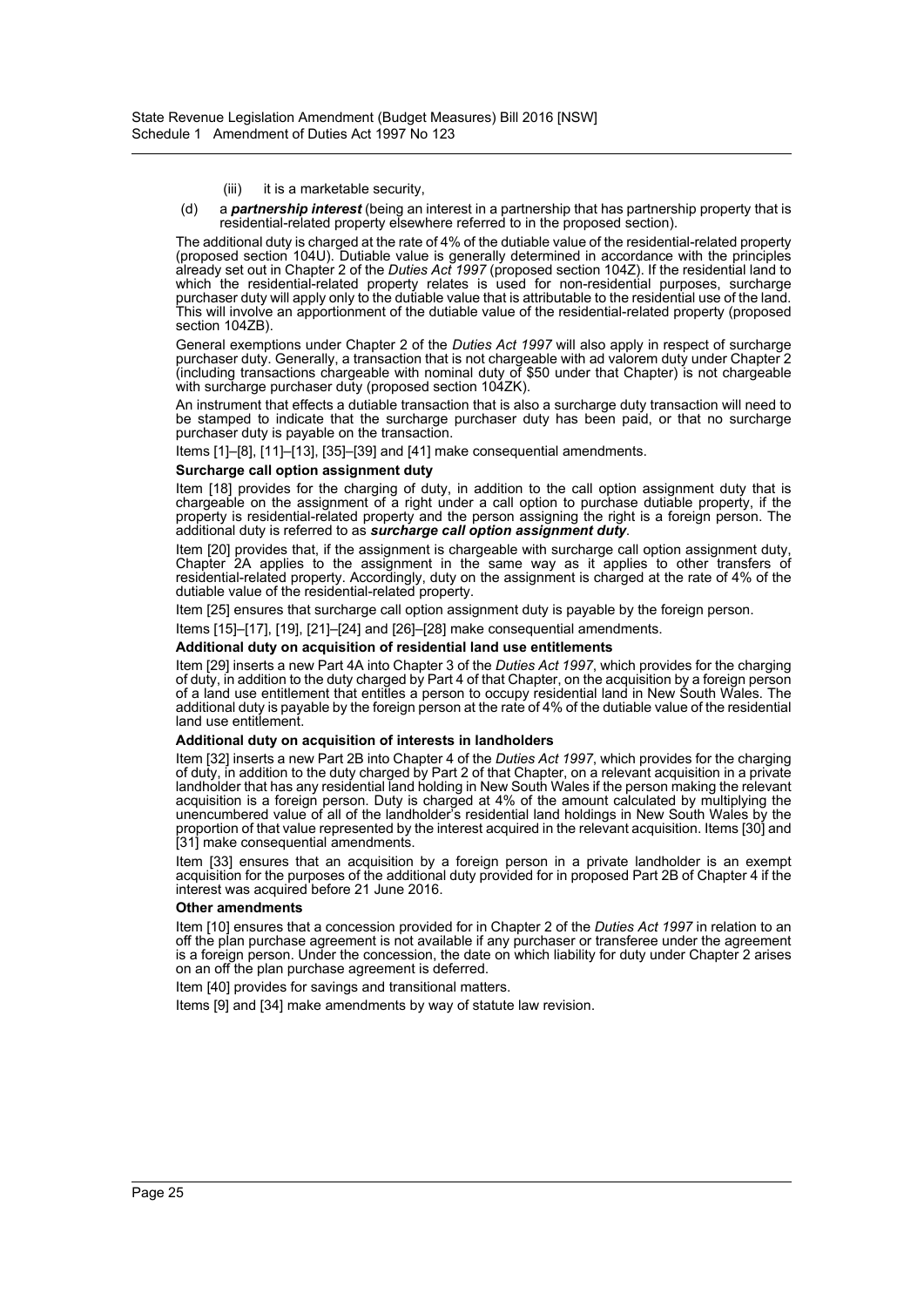# <span id="page-26-0"></span>**Schedule 2 Amendment of Land Tax Act 1956 No 27**

#### **[1] Section 5A**

Insert before section 6:

#### **5A Levy of surcharge land tax on residential land owned by foreign persons— 2017 and subsequent land tax years**

- Land tax is payable under this section in respect of residential land owned by a foreign person (*surcharge land tax*).
- (2) In respect of the taxable value of all the residential land owned by the foreign person at midnight on 31 December in any year (commencing with 2016), surcharge land tax is to be charged, levied, collected and paid under the provisions of the Principal Act and in the manner prescribed under that Act for the period of 12 months commencing on 1 January in the next succeeding year at the rate of 0.75% of that taxable value as assessed under the Principal Act.
- (3) Surcharge land tax is payable in addition to any land tax payable in respect of the residential land under the other provisions of this Act, and is so payable even if no land tax is payable under those other provisions.
- (4) The Principal Act applies to surcharge land tax in respect of residential land owned by a foreign person subject to the following:
	- (a) surcharge land tax is payable as if the residential land were the only land owned by the foreign person,
	- (b) if the residential land is also owned by a person who is not a foreign person, the taxable value of the land is to be reduced to the proportionate value of the interest in the land of the foreign person,
	- (c) if the foreign person is a joint owner of the residential land, the person is to be individually (and not jointly) assessed and is liable in respect of the value of the person's proportionate interest in the land as if the person were the owner of a part of the land in proportion to the person's interest (and accordingly section  $27 (2)$ –(4) of the Principal Act does not apply),
	- (d) if the Chief Commissioner is satisfied that the residential land is used for purposes other than residential purposes, the taxable value of the land is to be reduced by the apportionment factor determined in accordance with section 104ZB of the *Duties Act 1997* in relation to the land,
	- (e) if the foreign person is the trustee of a fixed trust (within the meaning of section 3A of the Principal Act) in relation to the residential land, the person is not liable to surcharge land tax,
	- (f) the provisions of the Principal Act relating to the persons who are taken to be owners of the residential land apply to surcharge land tax, except that section 23 of the Principal Act does not operate to make a mortgagee in possession an owner of the land unless the mortgagor is a foreign person,
	- (g) the residential land is not exempt from surcharge land tax because it is the principal place of residence of the foreign person (and accordingly sections 9C and 9D of the Principal Act do not operate to reduce the land value of the residential land if it is the principal place of residence of the person),
	- (h) the tax thresholds under Division 4A of Part 7 of the Principal Act do not apply to surcharge land tax,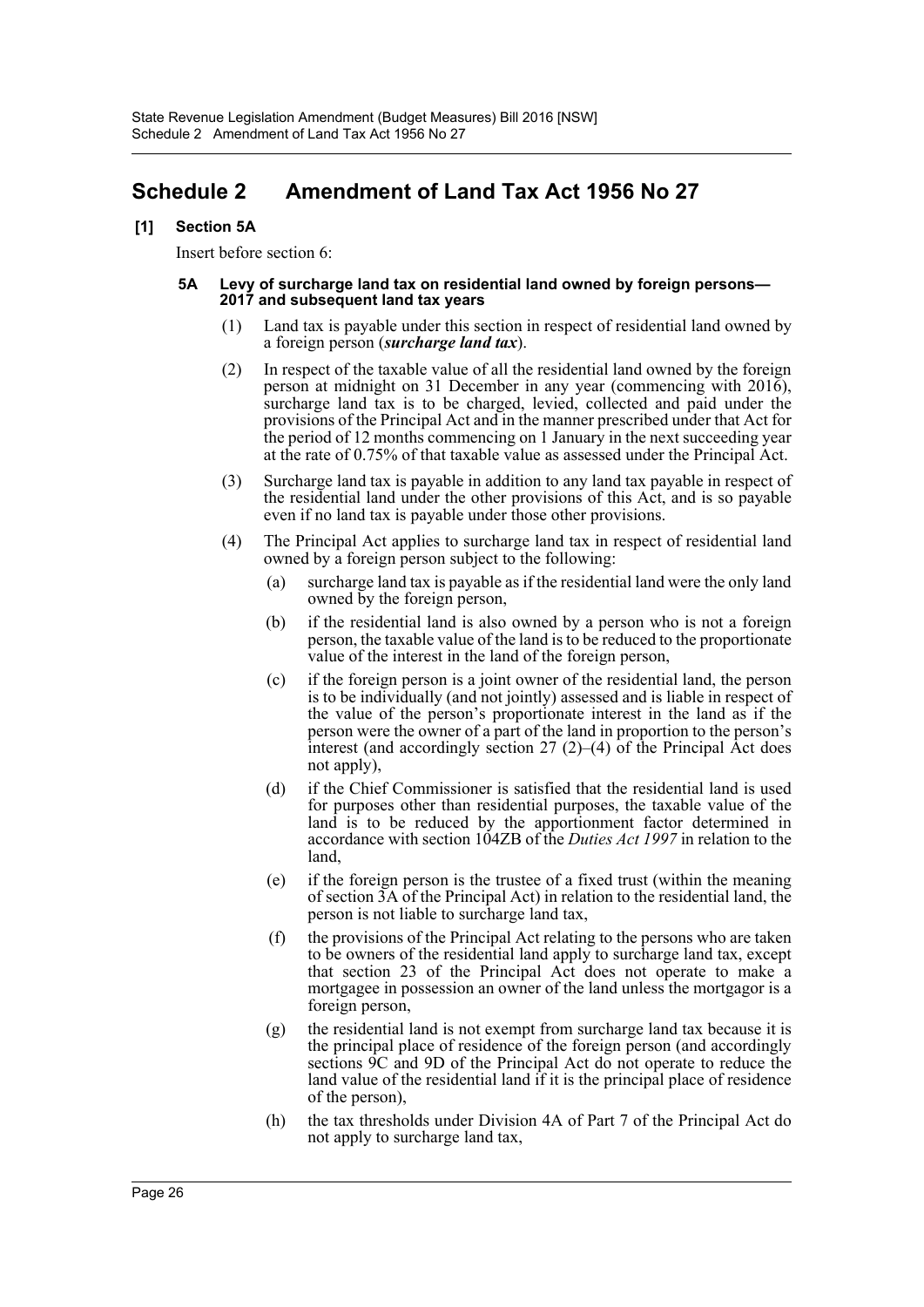- (i) any other modification prescribed by the regulations under the Principal Act applies to surcharge land tax.
- (5) If a foreign person defaults in the payment of surcharge land tax then, without releasing the foreign person from his or her liability, the following provisions apply as long as the default continues:
	- (a) if the foreign person is a joint owner of the land concerned—any other joint owner (whether or not a foreign person) is, on being served with a notice by the Chief Commissioner requiring payment of the unpaid surcharge land tax, responsible for its payment and the unpaid tax may be recovered from that other joint owner as if he or she were the defaulting taxpayer,
	- (b) if the foreign person is a beneficiary of a trust relating to the land concerned—the trustee (whether or not a foreign person) is, on being served with a notice by the Chief Commissioner requiring payment of the unpaid surcharge land tax, responsible for its payment and the unpaid tax may be recovered from that trustee as if he or she were the defaulting taxpayer,
	- (c) all payments made under this subsection by that other joint owner or that trustee are taken to be made on behalf of the defaulting taxpayer,
	- (d) that other joint owner or that trustee may recover from the foreign person any amount paid by that other joint owner or that trustee under this subsection.
- (6) In this section:

*foreign person* and *residential land* have the same meanings as in Chapter 2A of the *Duties Act 1997*.

#### **[2] Section 6 Land tax liability in respect of flood liable land**

Insert at the end of the section:

(3) This section does not apply to surcharge land tax under section 5A.

#### **Explanatory note**

Item [1] of the proposed amendments to the *Land Tax Act 1956* imposes surcharge land lax at the rate of 0.75% of the taxable value of residential land owned by a foreign person. The tax is to be separately assessed in relation to each parcel of land owned by the foreign person and is payable in addition to land tax otherwise payable by the foreign person. There will be no tax threshold to exempt land below a specified value nor any exemption for land occupied by the foreign person as a principal place of residence. The meanings of *residential land* and *foreign person* are linked to the meanings of those expressions in the proposed surcharge purchaser duty provisions in the amendments to the *Duties Act 1997* set out in Schedule 1 to the proposed Act.

Item [2] makes a consequential amendment.